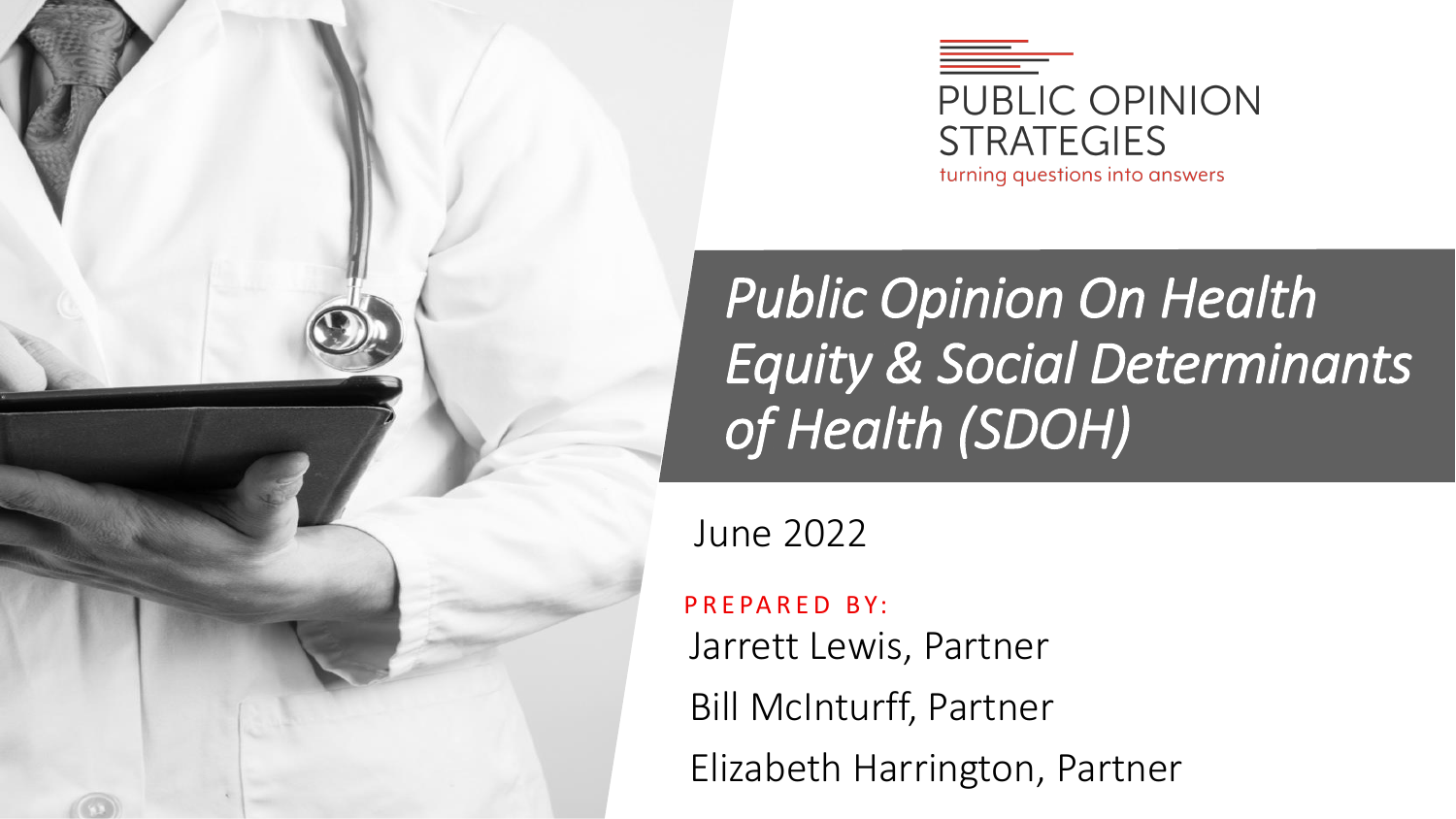#### **Overview**

**We completed a review of research that our firm has conducted over the past five years on the issues of social determinants of health and health equity. The data from these surveys have been made publicly available. Additionally, we have incorporated other publicly available data.** 

**Below is the list of national surveys used in this slide deck.** 

| <b>Description</b>                                | Date                           | <b>Sponsor</b>                             | <b>Research Firm</b>             |
|---------------------------------------------------|--------------------------------|--------------------------------------------|----------------------------------|
| <b>National Survey of 1,000 Adults</b>            | September 9-17, 2017           | <b>Health Leads</b>                        | <b>Public Opinion Strategies</b> |
| <b>National Survey of 1,002 Registered Voters</b> | September 9-17, 2019           | <b>AAMC</b>                                | <b>Public Opinion Strategies</b> |
| <b>National Survey of 1,769 Adults</b>            | August 20 – September 14, 2020 | Kaiser Family Foundation / The Undefeated  | <b>Kaiser Family Foundation</b>  |
| <b>National Survey of 998 Adults</b>              | October 16-27, 2020            | <b>The Root Cause Coalition</b>            | <b>Dynata</b>                    |
| <b>National Survey of 800 Adults</b>              | December 1-6, 2021             | <b>Jarrard Phillips Cate &amp; Hancock</b> | <b>Public Opinion Strategies</b> |
| <b>National Survey of 1,502 Physicians</b>        | <b>February 3-11, 2022</b>     | <b>The Physicians Foundation</b>           | <b>Medscape</b>                  |

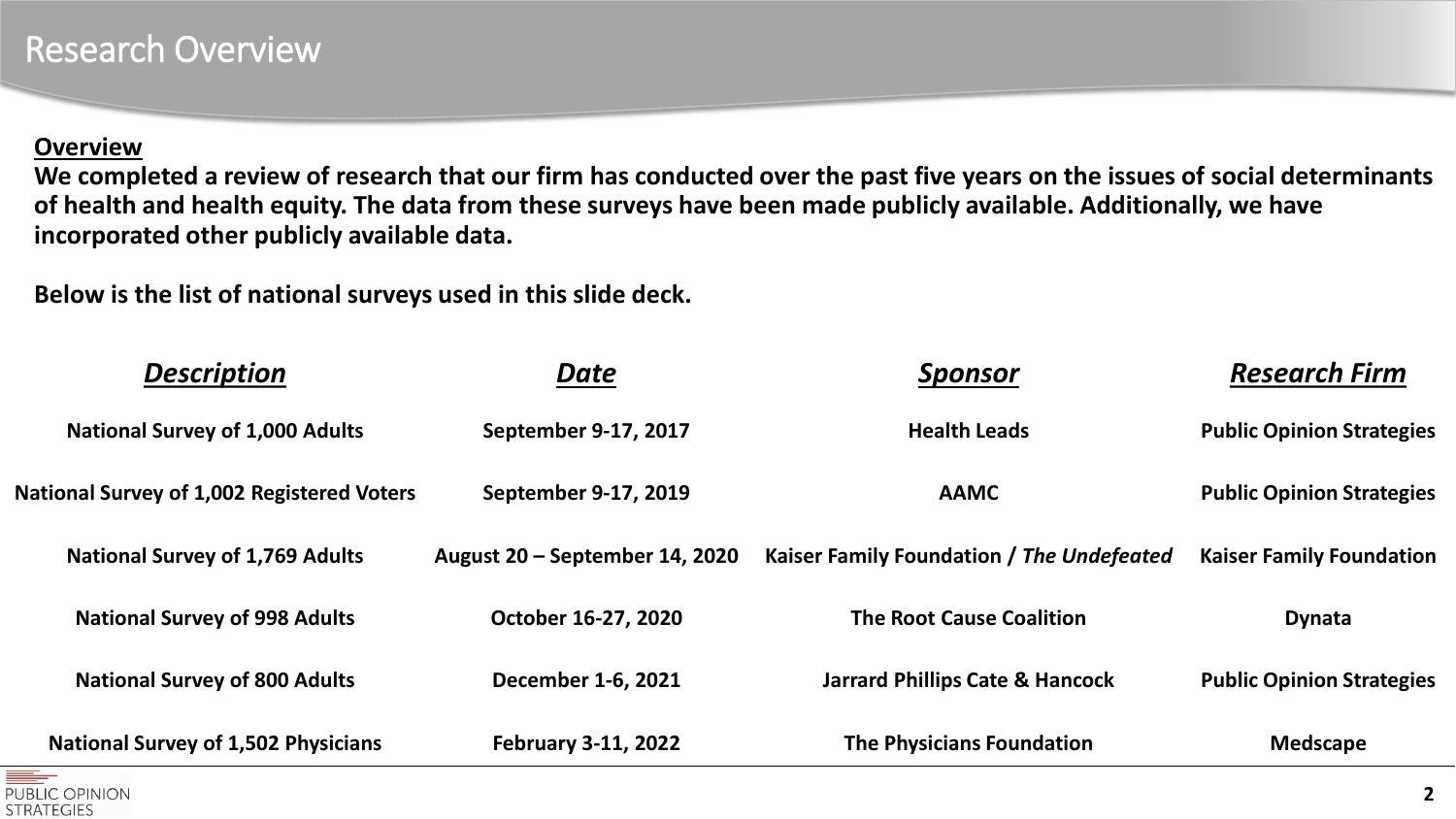#### Key Takeaways



1 *A large majority of Americans believe health equity should be a priority and can be achieved.*



*There are clear differences in views about our health care system and self-reported health care experiences by ethnicity.* 



*Despite a lack of familiarity with social determinants of health, Americans are supportive of the goals addressing them. A large majority of Americans recognize healthy food, shelter, heat, electricity, clothing and transportation are essential health needs.* 

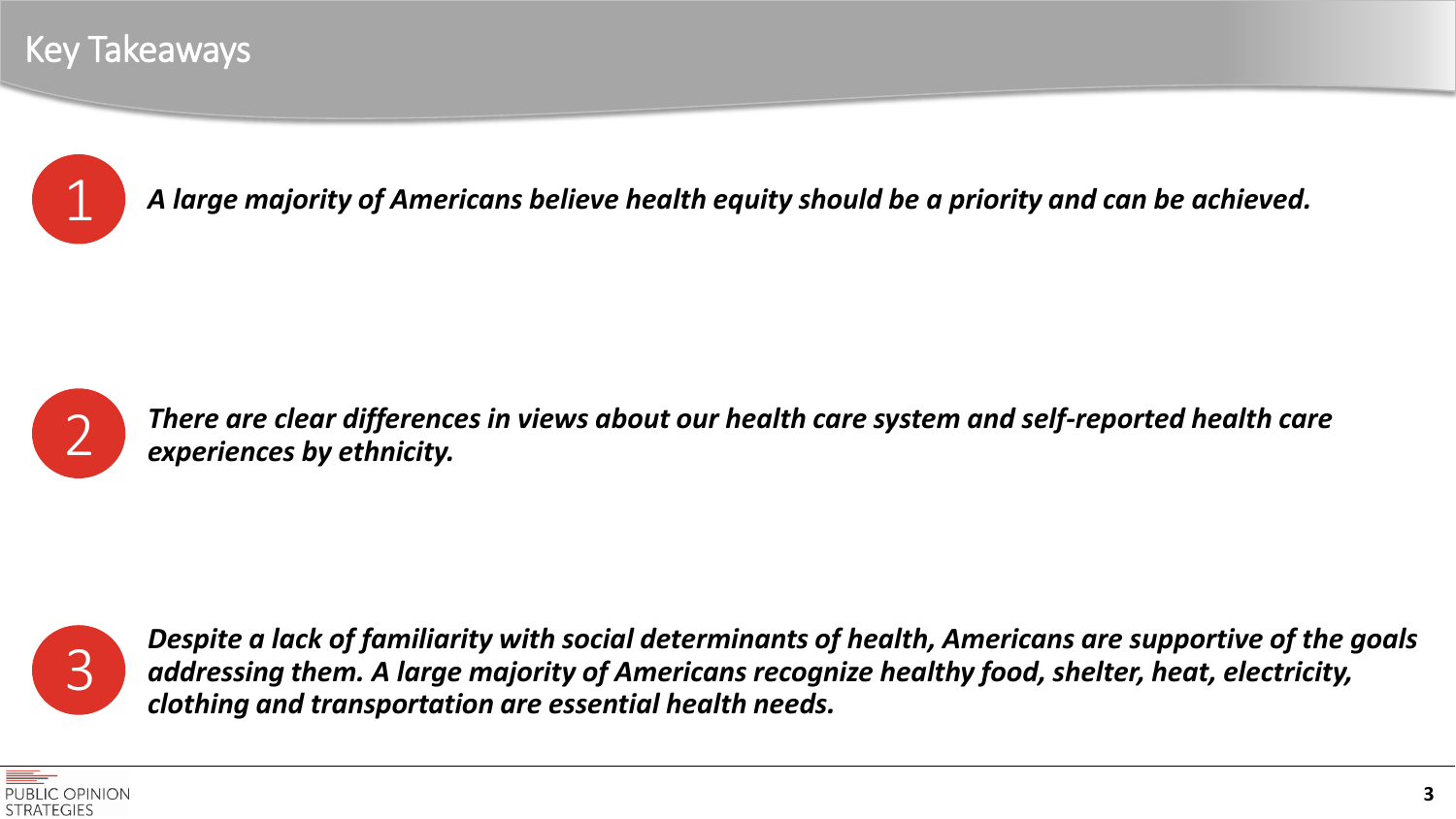#### Key Takeaways



*After presented with a few snippets of information (the "70% statistic" (more than 70% of health outcomes are tied to social and environmental conditions and the behaviors influenced by them) and several health care spending/outcomes charts), Americans believe we should focus spending on essential health needs rather than more medical spending.* 



*More than three-quarters of Americans favor spending tax dollars on programs designed to address*<br>SDOH.



*Americans believe social workers, community health workers/centers, local health officials and hospitals should be responsible for connecting patients with services to improve their social and environmental conditions.*

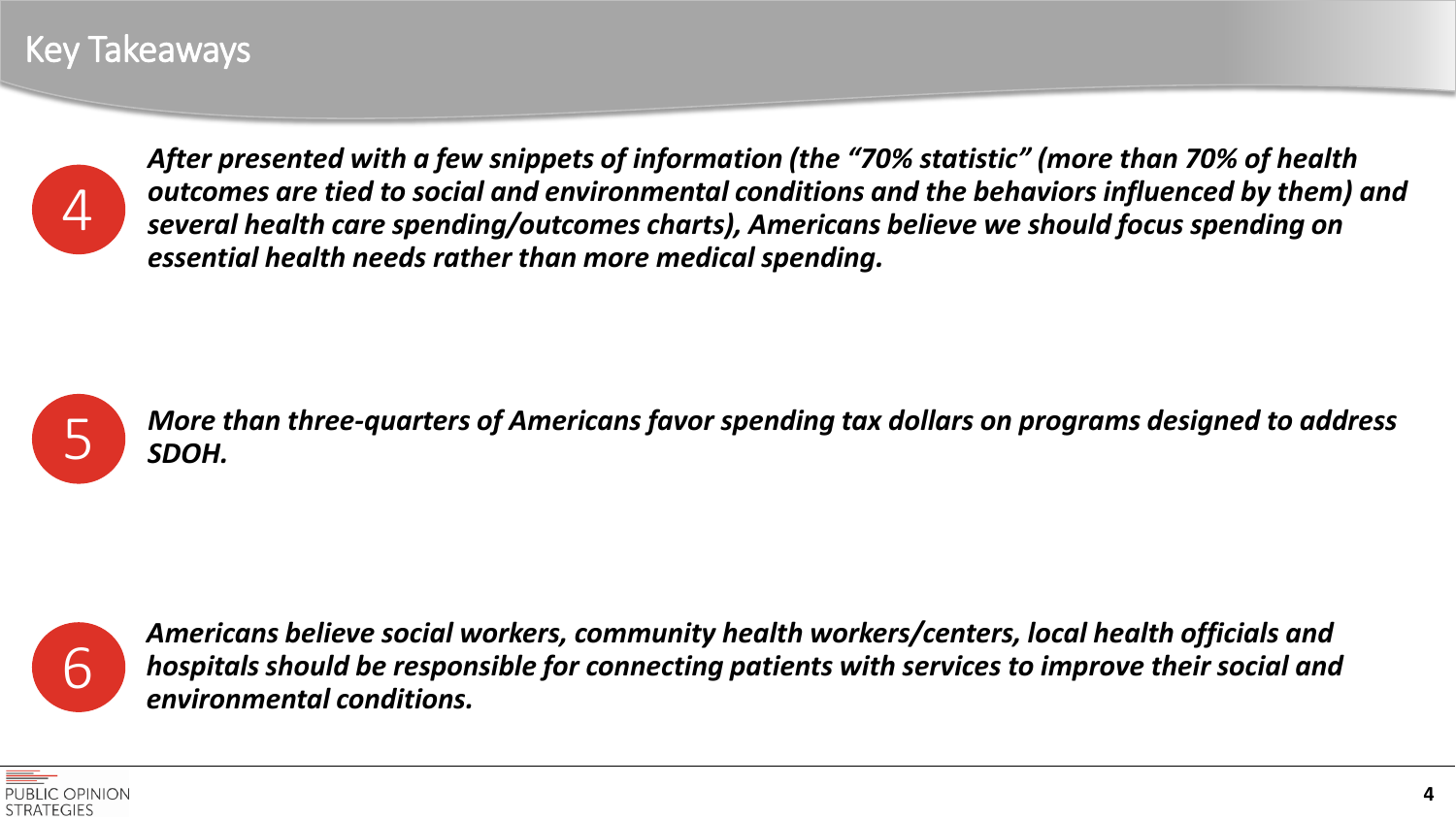Health Equity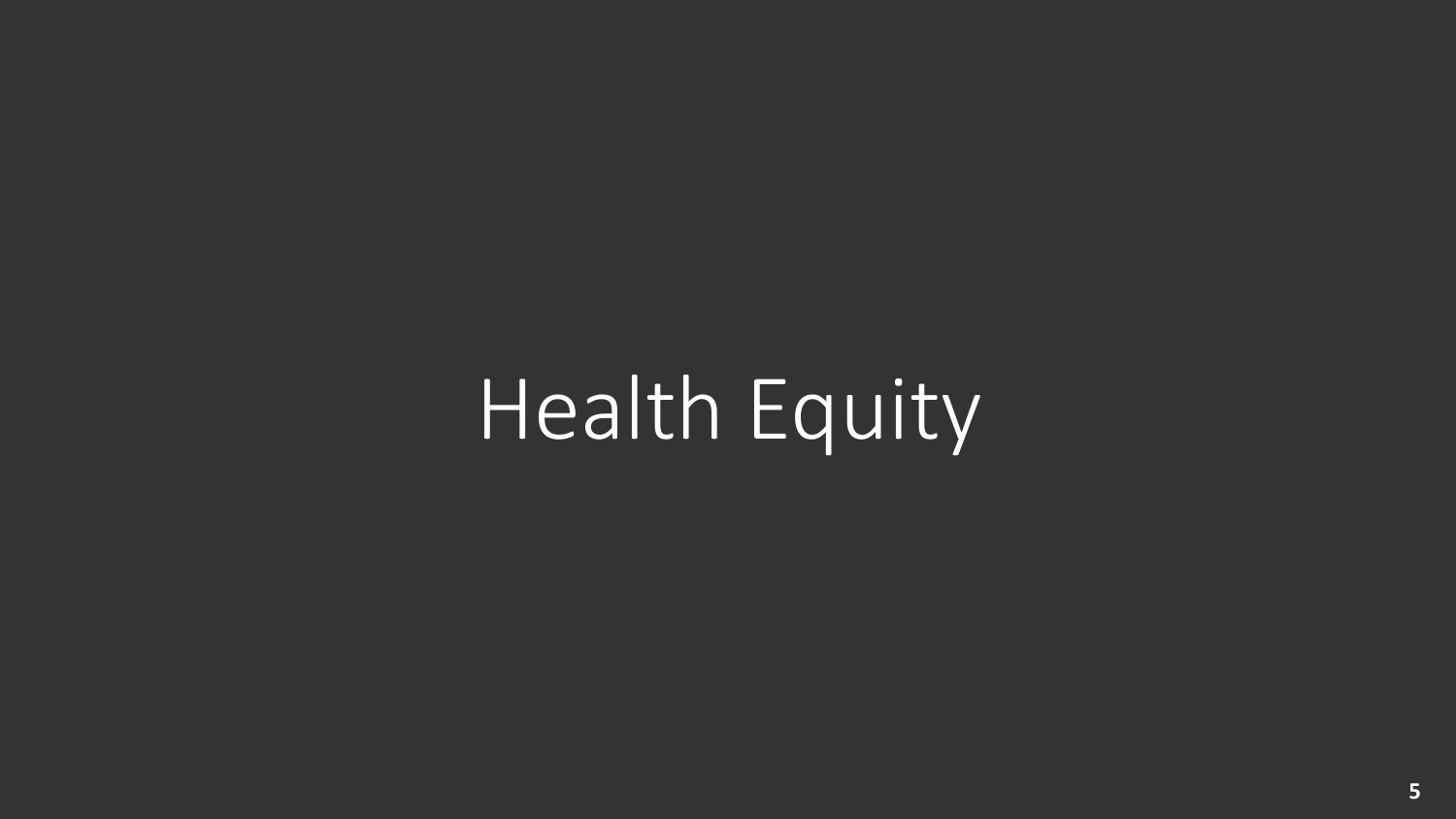A large majority of Americans believe health equity should be a priority and can be achieved.

# **93%**

of Americans agree with the goal of health equity when they are presented with it

**71%**

of Americans think achieving health equity should be a top or high priority for the U.S.

**61%**

of Americans believe that health equity can be achieved in the U.S.



*Source: AAMC / Public Opinion Strategies National Survey of 1,002 Registered Voters, Conducted September 9-17, 2019*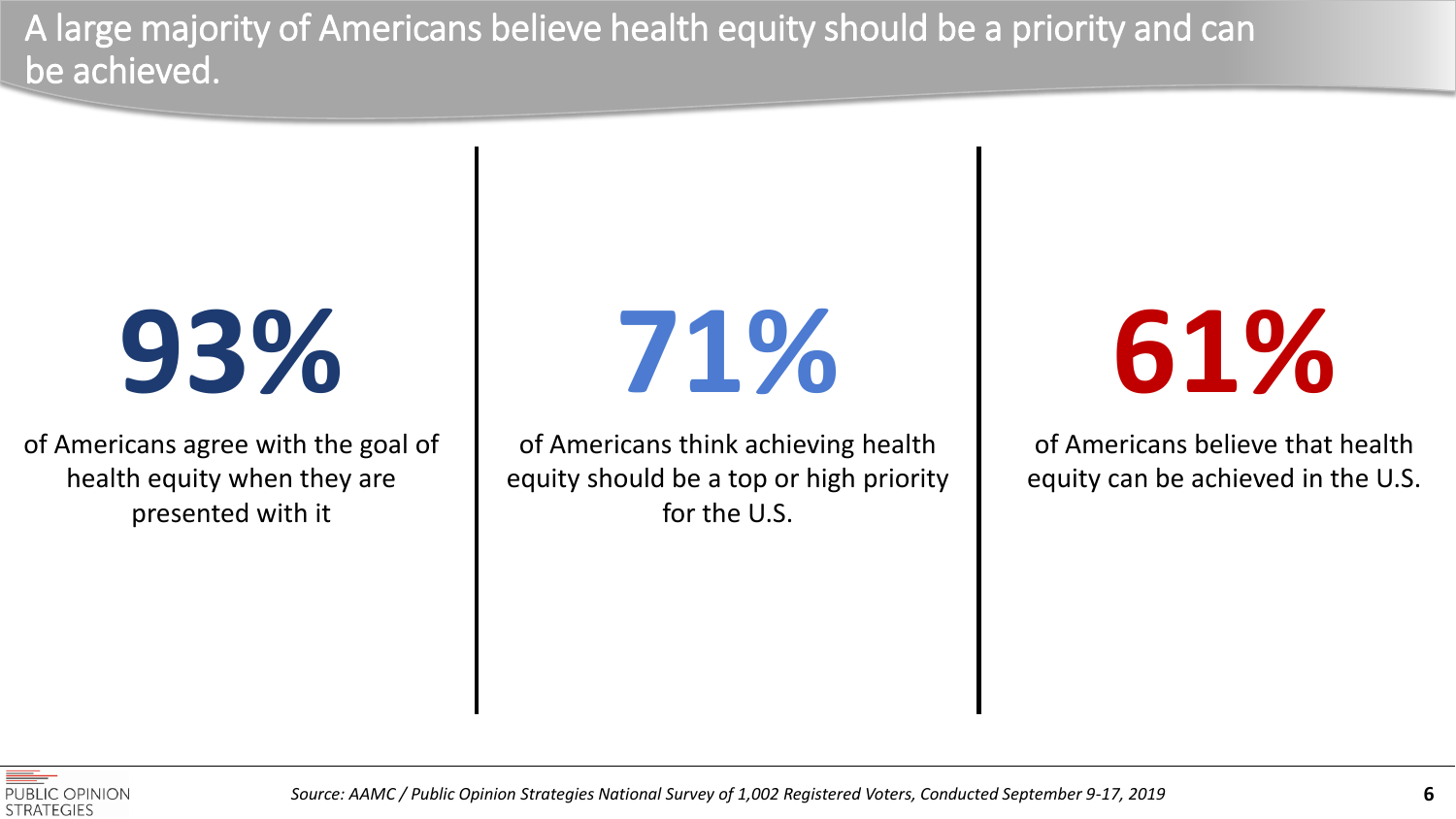Americans are less trusting of the overall health care system than their local hospital and doctors. Black Americans are the least trusting racial group.

*How much of the time do you think you can trust the health care system/doctors/local hospitals to do what is right for you or your community?*

| %Almost All/Most of the Time    | <b>All Adults</b> | <b>White</b> | <b>Black</b> | <b>Hispanic</b> |
|---------------------------------|-------------------|--------------|--------------|-----------------|
| <b>Trust Doctors</b>            | 74%               | 78%          | 59%          | 72%             |
| <b>Trust Local Hospitals</b>    | 66%               | 70%          | 56%          | 62%             |
| <b>Trust Health Care System</b> | 52%               | 55%          | 44%          | 50%             |

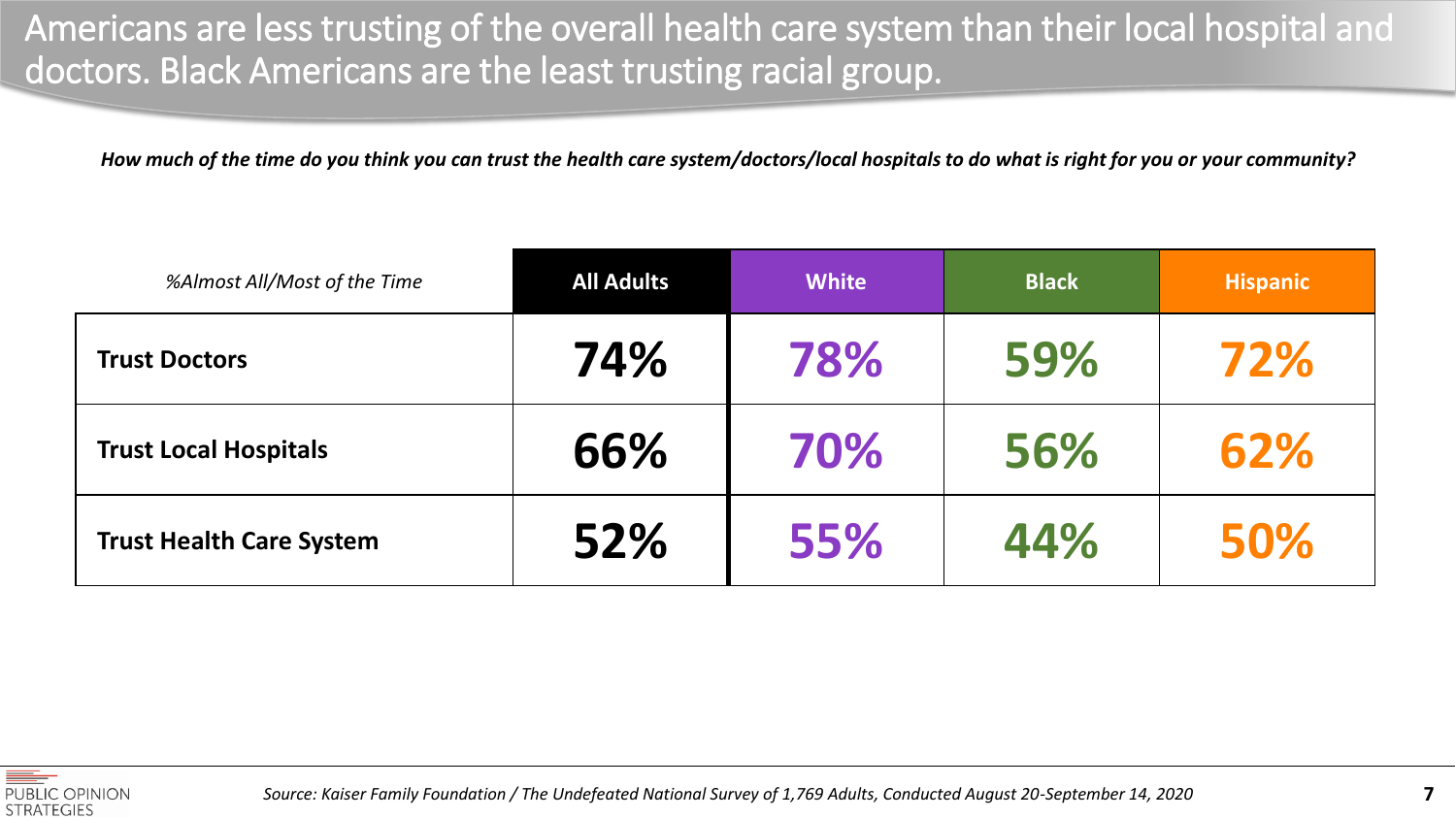A large majority of all adults say it is easy to find respectful doctors and accessible health care. Affordability and doctors with a similar background are harder to find, especially for minorities.

*Thinking about your experiences getting health care for yourself and your family, how easy or difficult is it to find a doctor who treats you with dignity and respect/a doctor who shares the same background and experience as you/health care at a location that is easy for you to get to/health care that you can afford?*

| %Total Easy                                                      | <b>All Adults</b> | <b>White</b> | <b>Black</b> | <b>Hispanic</b> |
|------------------------------------------------------------------|-------------------|--------------|--------------|-----------------|
| A doctor who treats you with dignity<br>and respect              | 81%               | 86%          | 78%          | 75%             |
| Health care at a location that is easy<br>for you to get to      | 78%               | 82%          | 75%          | 67%             |
| Health care that you can afford                                  | 55%               | 59%          | 52%          | 45%             |
| A doctor who shares the same<br>background and experience as you | 47%               | 53%          | 32%          | 40%             |

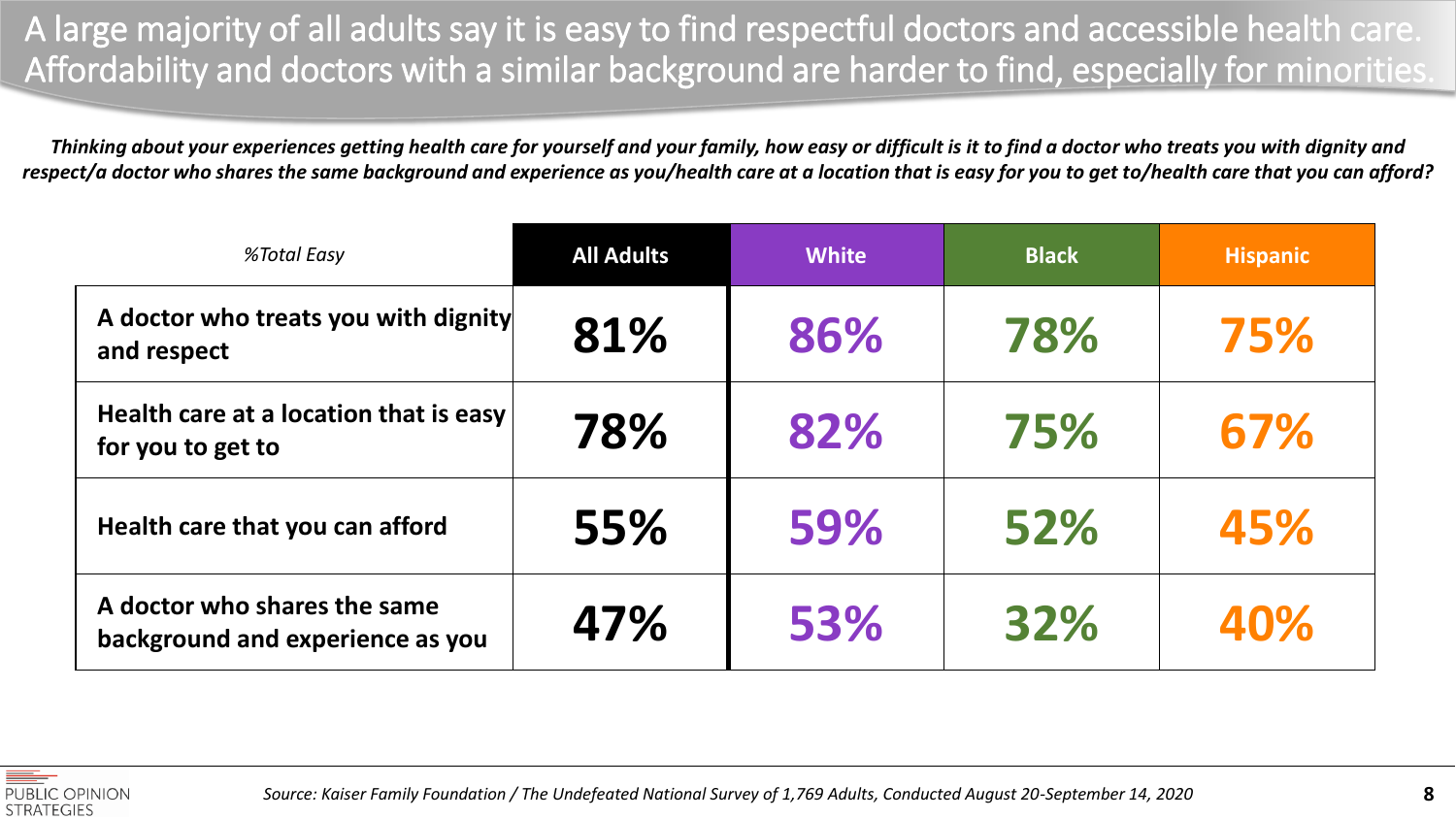Americans are divided about whether the health care system treats people unfairly because of their race. 7-in-10 Black Americans believe the system treats people unfairly.

*Generally speaking, how often do you think our health care system treats people unfairly based on their race or ethnic background?* 





*Source: Kaiser Family Foundation / The Undefeated National Survey of 1,769 Adults, Conducted August 20-September 14, 2020*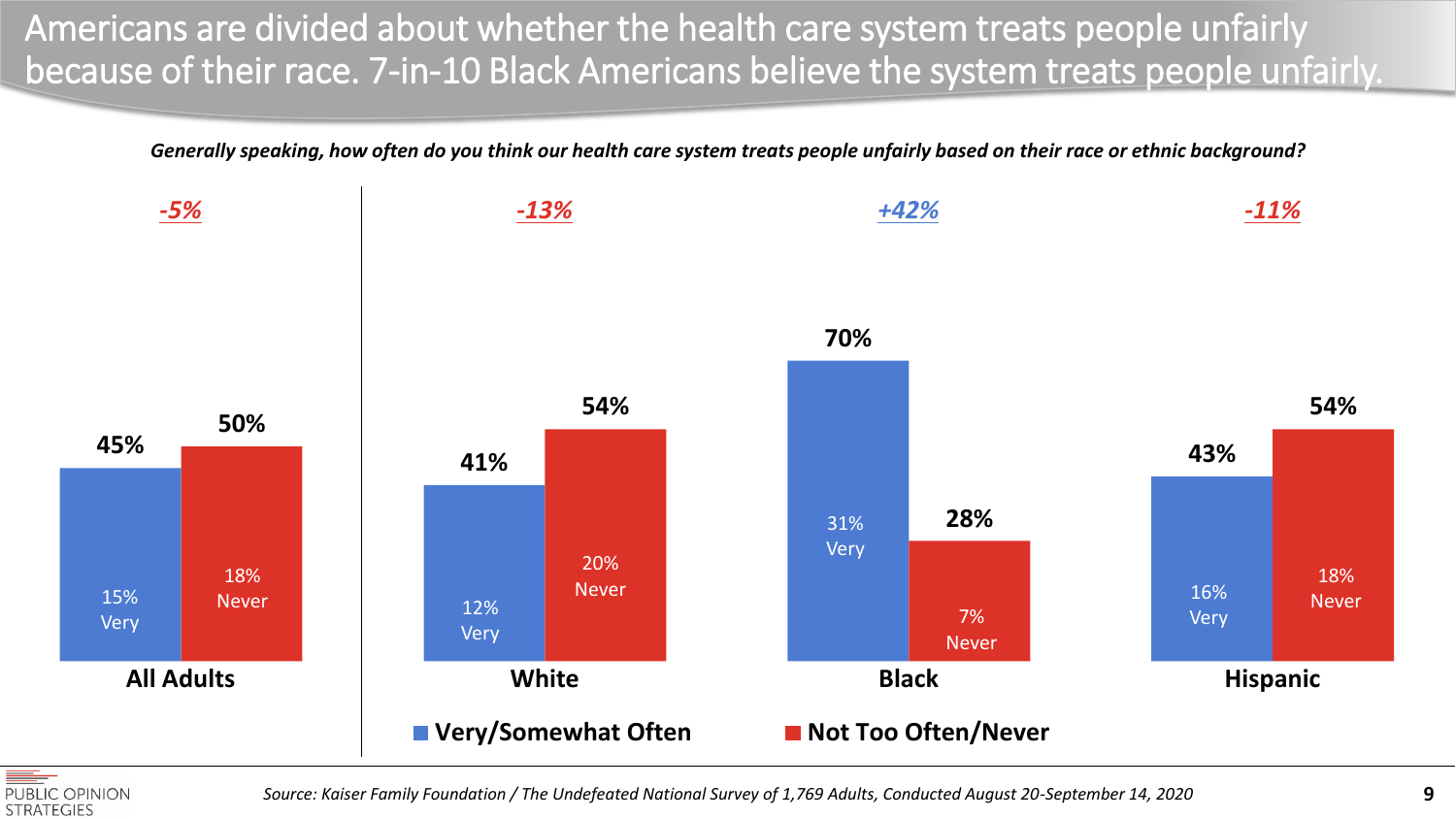More than one-third of Black Americans believe they would have gotten better medical care in the past few years if they belonged to a different race or ethnic group.

> *Was there ever a time in the last few years when you think you would have gotten better medical care if you had belonged to a different race or ethnic group, or not?*





*Source: Kaiser Family Foundation / The Undefeated National Survey of 1,769 Adults, Conducted August 20-September 14, 2020*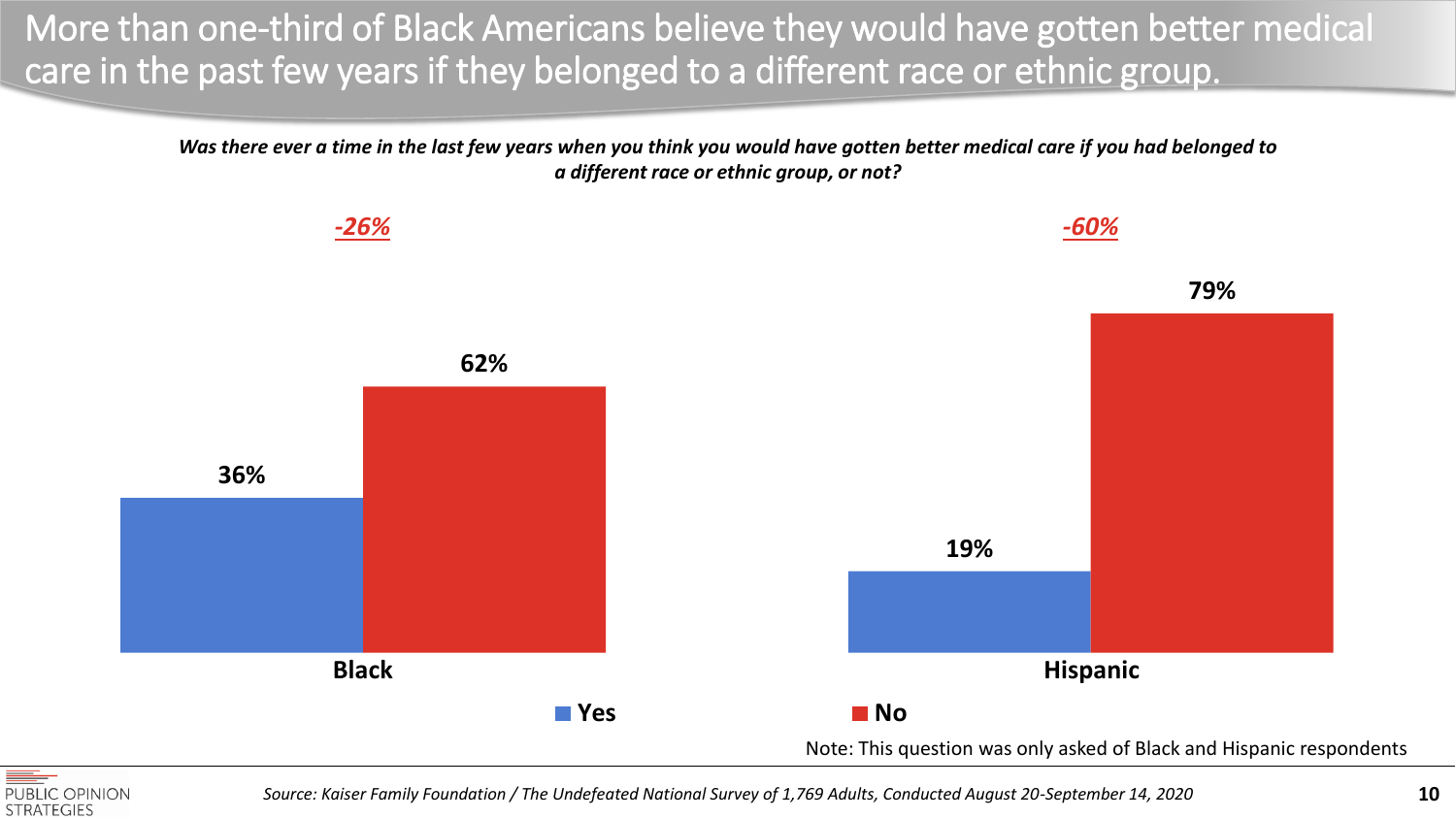Black and Hispanic Americans are less likely than White Americans to believe hospitals deliver care equitably to patients regardless of their race or ethnic background.

*Please indicate if you agree or disagree with each of the following statements using a scale from 1-10 where 1 means that you STRONGLY DISAGREE and 10 means you STRONGLY AGREE. Of course, you may use any number between 1-10 depending on how you feel. If you are unsure, please select that option.*

*People can get the care they need at my preferred hospital, regardless of race, ethnicity or socioeconomic status.*

|               | <b>All Adults</b> | <b>White</b> | <b>Black</b> | <b>Hispanic</b> |
|---------------|-------------------|--------------|--------------|-----------------|
| $8 - 10$      | 51%               | 56%          | 41%          | 36%             |
| $4 - 7$       | 21%               | 20%          | 15%          | 29%             |
| $1 - 3$       | 7%                | 6%           | 11%          | 13%             |
| <b>Unsure</b> | 20%               | 18%          | 34%          | 21%             |

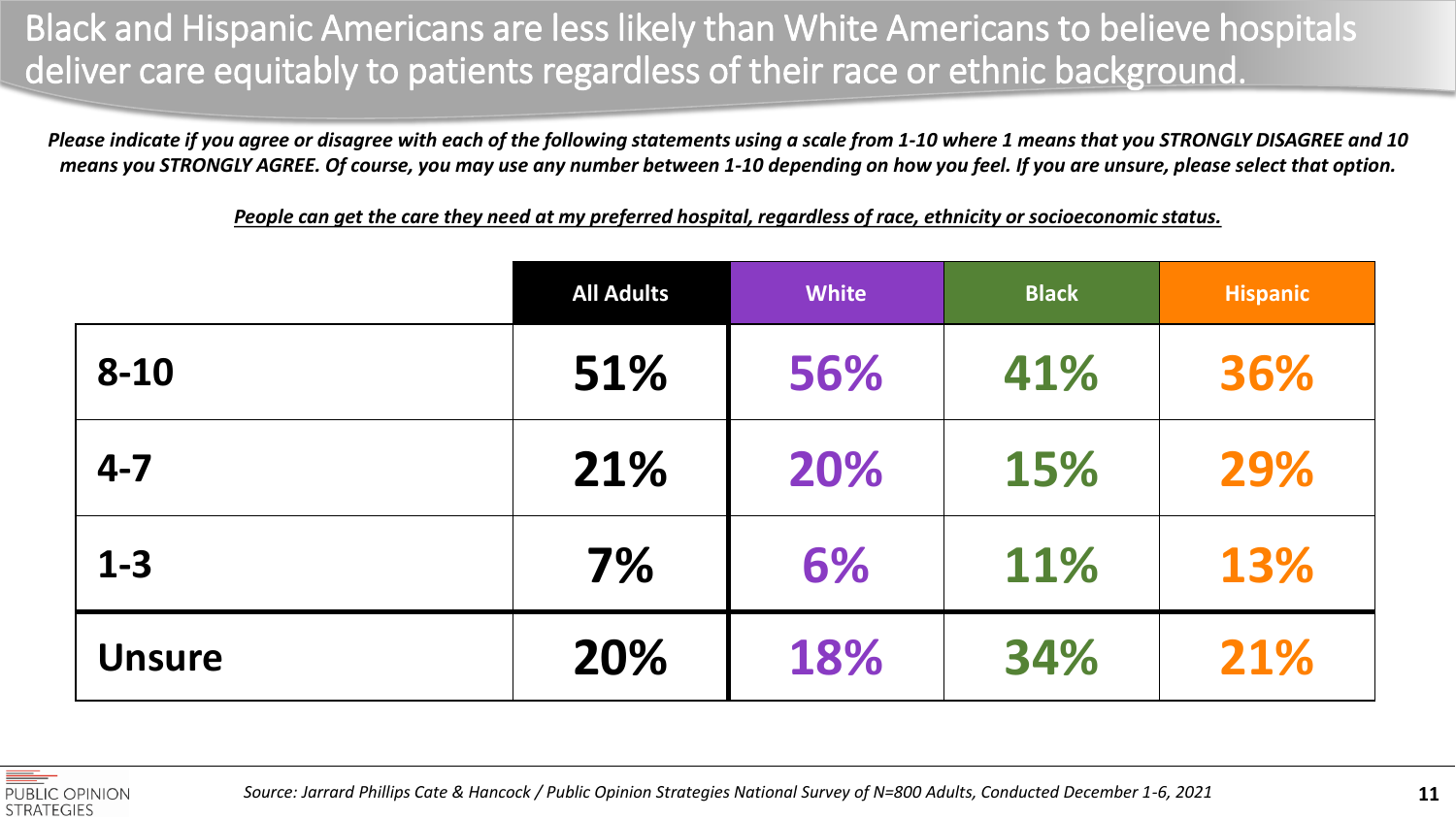A majority of Americans believe pollution, lack of coverage and differences in how physicians treat Black & White patients have led to subpar outcomes for Black Americans.

*On average, Black people in the U.S. have worse health outcomes compared to White people. Do you think each of the following is a major reason, minor reason, or not a reason for this difference?* 

| %A Reason                                                                                                               | <b>All Adults</b> | <b>White</b> | <b>Black</b> | <b>Hispanic</b> |
|-------------------------------------------------------------------------------------------------------------------------|-------------------|--------------|--------------|-----------------|
| Black people are more likely to be<br>exposed to pollution and<br>environmental toxins in the places<br>where they live | 74%               | 73%          | 89%          | 71%             |
| Black people are less likely to have<br>access to health care and insurance                                             | 74%               | 70%          | 88%          | 83%             |
| Doctors do not provide the same<br>level of care to Black people as they<br>do to White people                          | 59%               | 53%          | 83%          | 70%             |

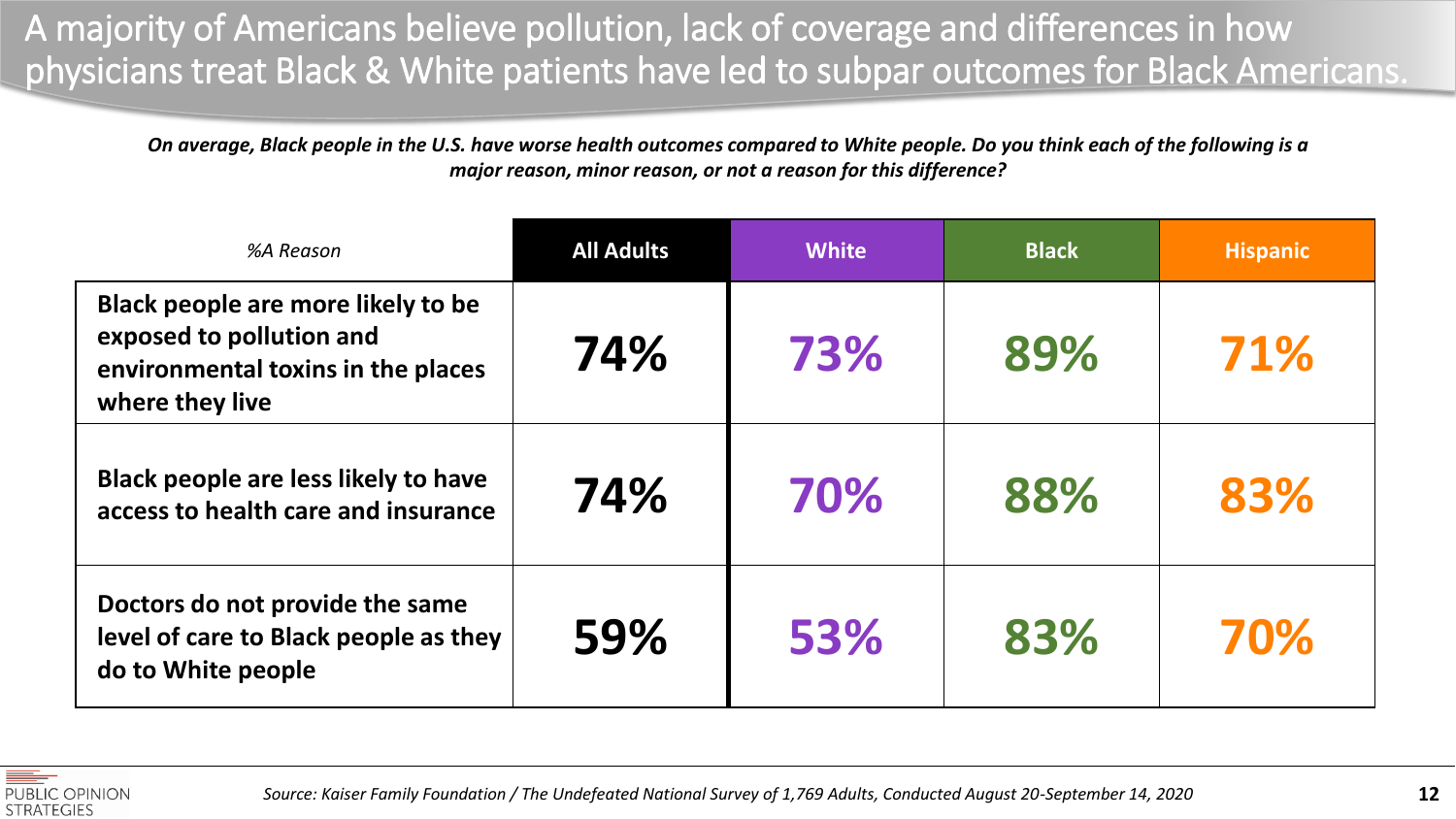## Social Determinants Of Health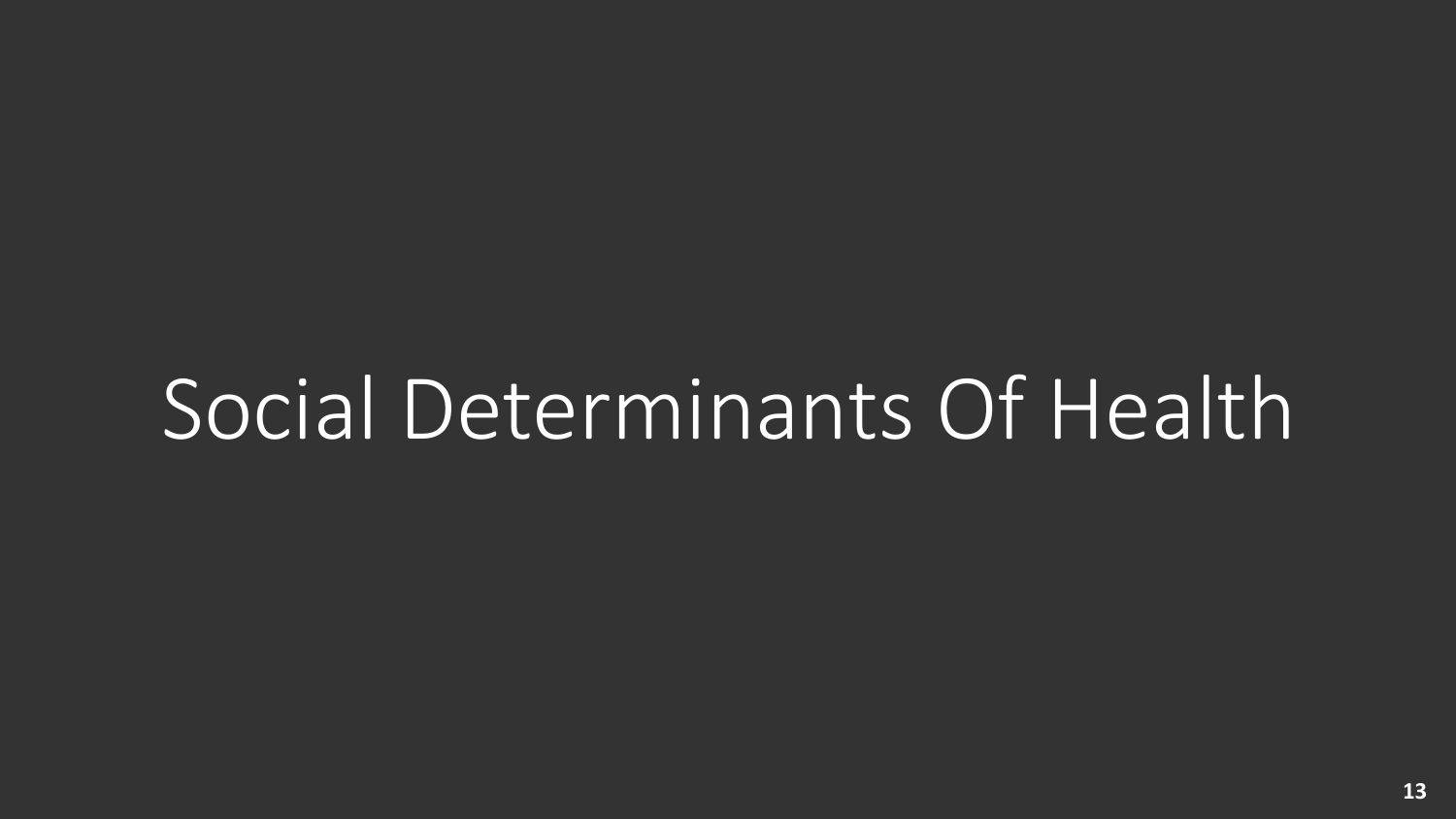A large majority of Americans agree that our health care system is unsuccessful in making people healthier despite spending large sums of money every year.

*Do you agree or disagree with the following statement… The United States is spending billions of dollars on health care each year, but they are not succeeding in making people healthier. (Sample B)*



**Total Agree 83% Total Disagree 17%**



**Strongly Agree Somewhat Agree Somewhat Disagree Strongly Disagree**

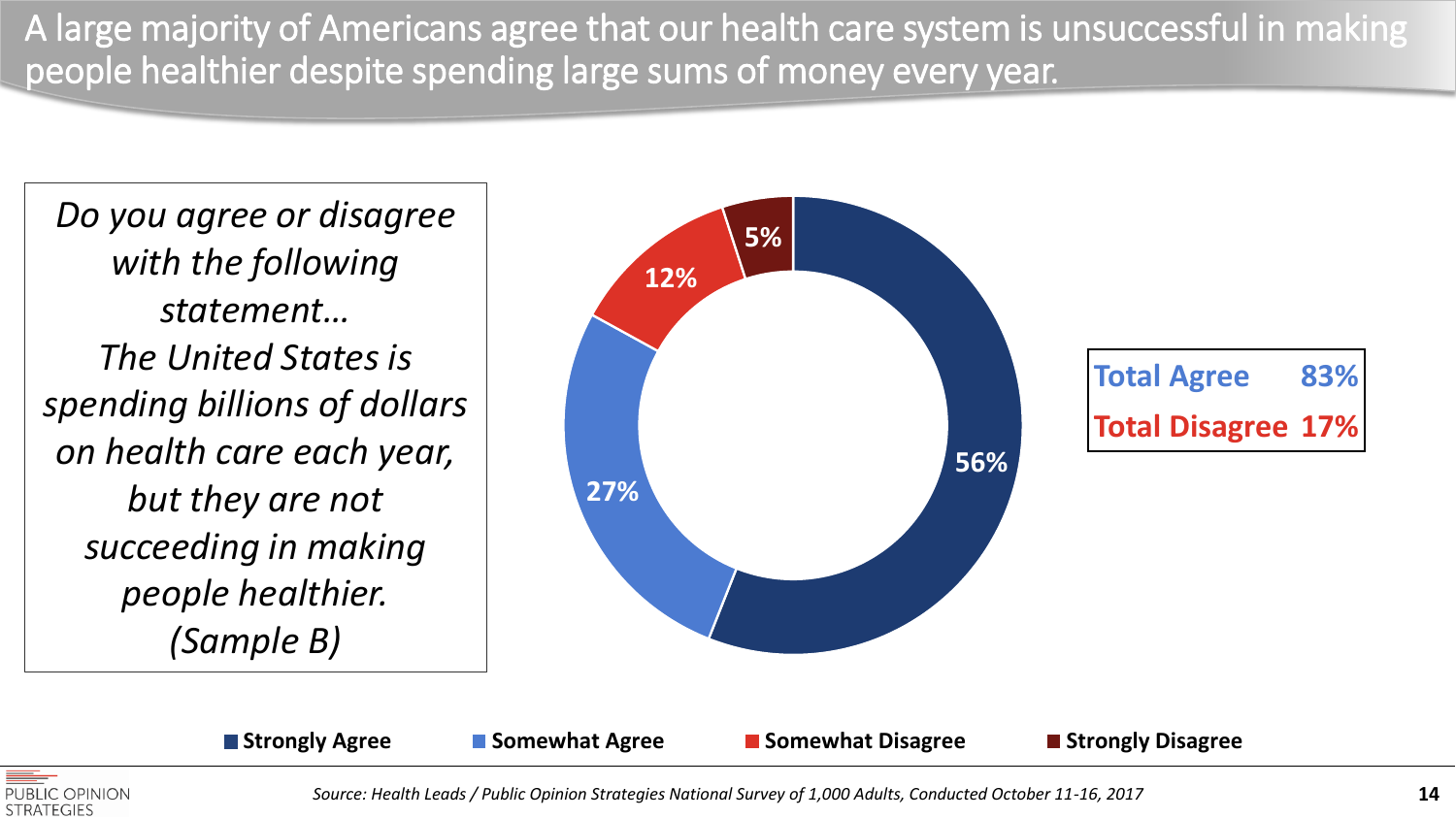More than 95% of Americans agree that a health care system that address patients' essential needs is critical to quality care.

*Do you agree or disagree with the following statement… A health care system that addresses patients' essential needs is critical to quality care. (Sample A)*



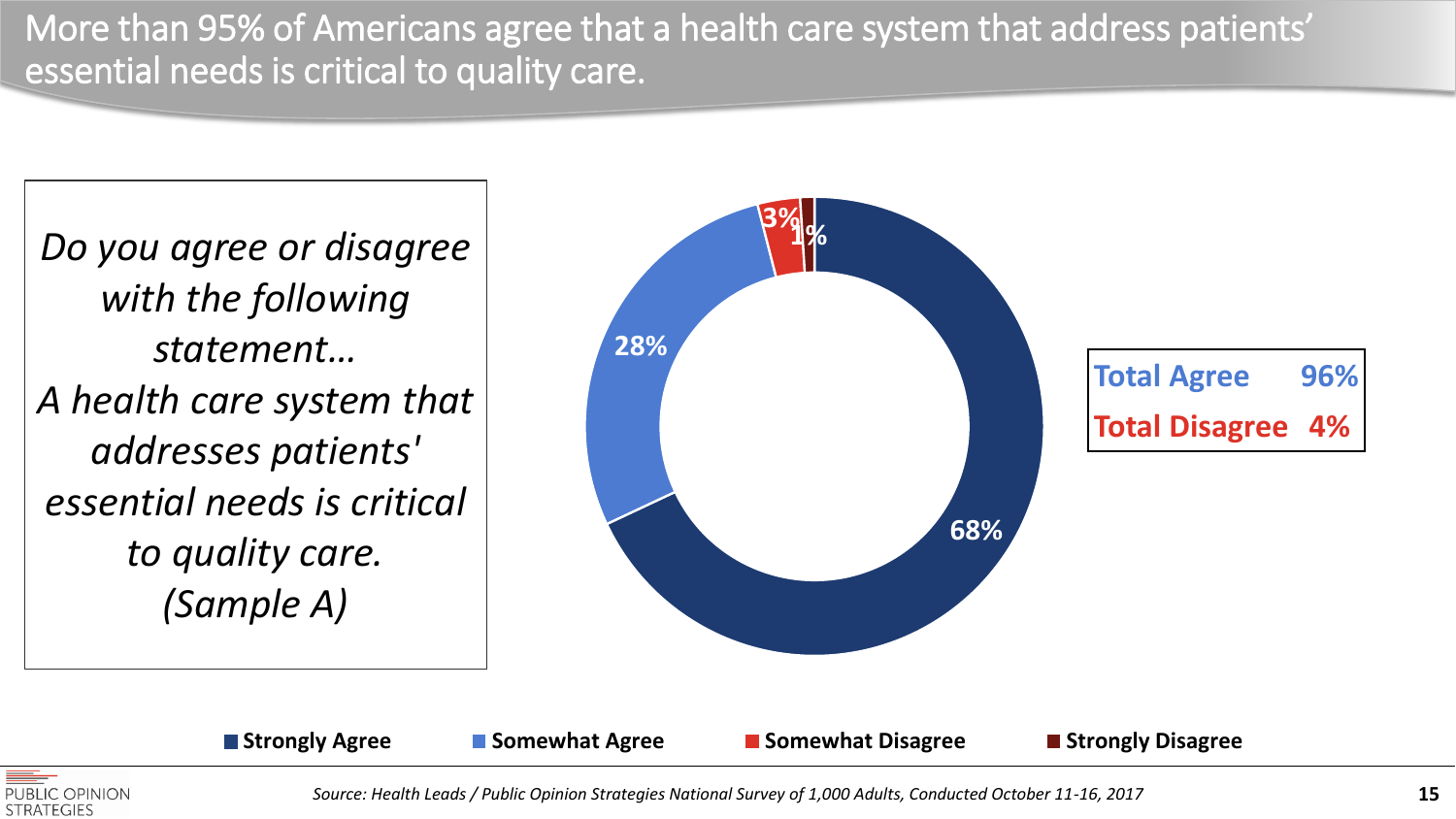A strong majority of Americans recognize healthy food, shelter, heat, electricity, clothing and transportation are essential health needs.

*Please indicate if you would consider each of the following to be to be an essential need when it comes to being healthy...*



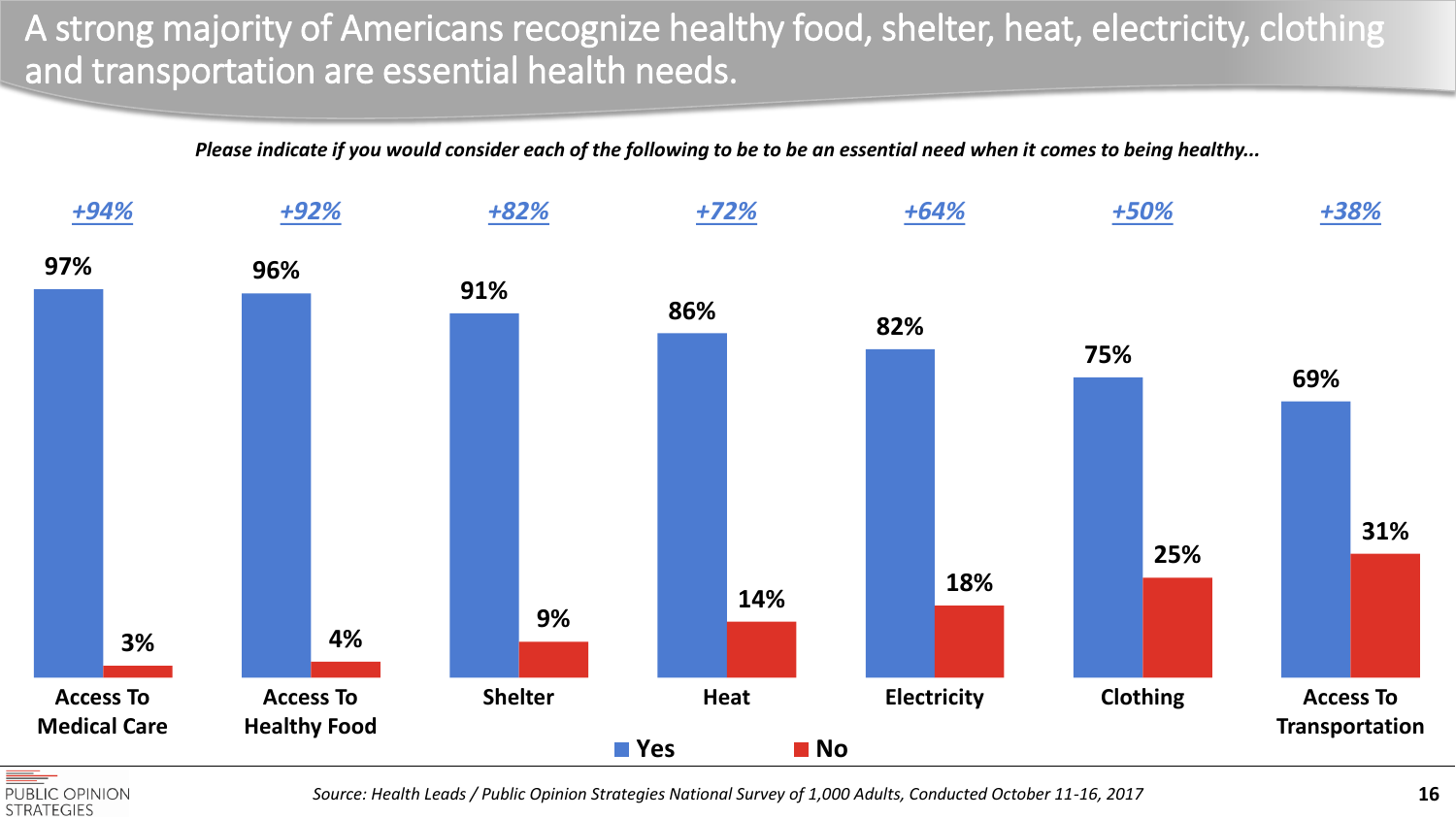Two-thirds of Americans believe that the conditions in which people are born, live, work, play, worship and age have an impact on a person's health, functioning and quality-of-life.

*How much do you believe that the conditions in which people are born, live, learn, work, play, worship, and age have an impact on a person's health, functioning and quality-of-life?*



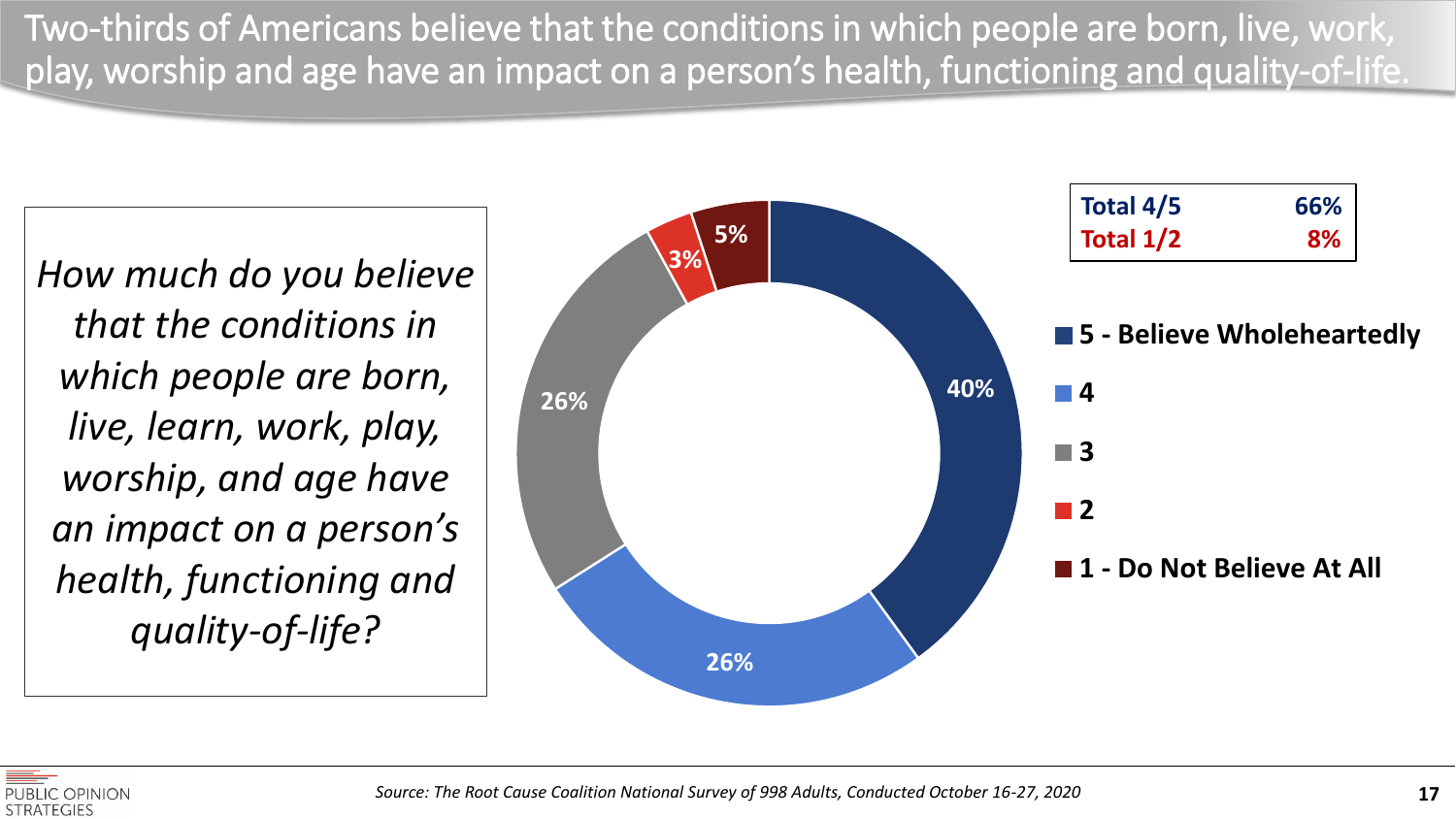*Research shows that only 10% of health outcomes are attributable to medical care – the treatments a patient receives at the hospital or clinic. More than 70% of outcomes are tied to social and environmental conditions and the behaviors influenced by them – that is, everything that happens in people's lives for that vast majority of the time when they are NOT at the hospital or clinic. The remaining 20% are from non‐attributable factors such as genes.*

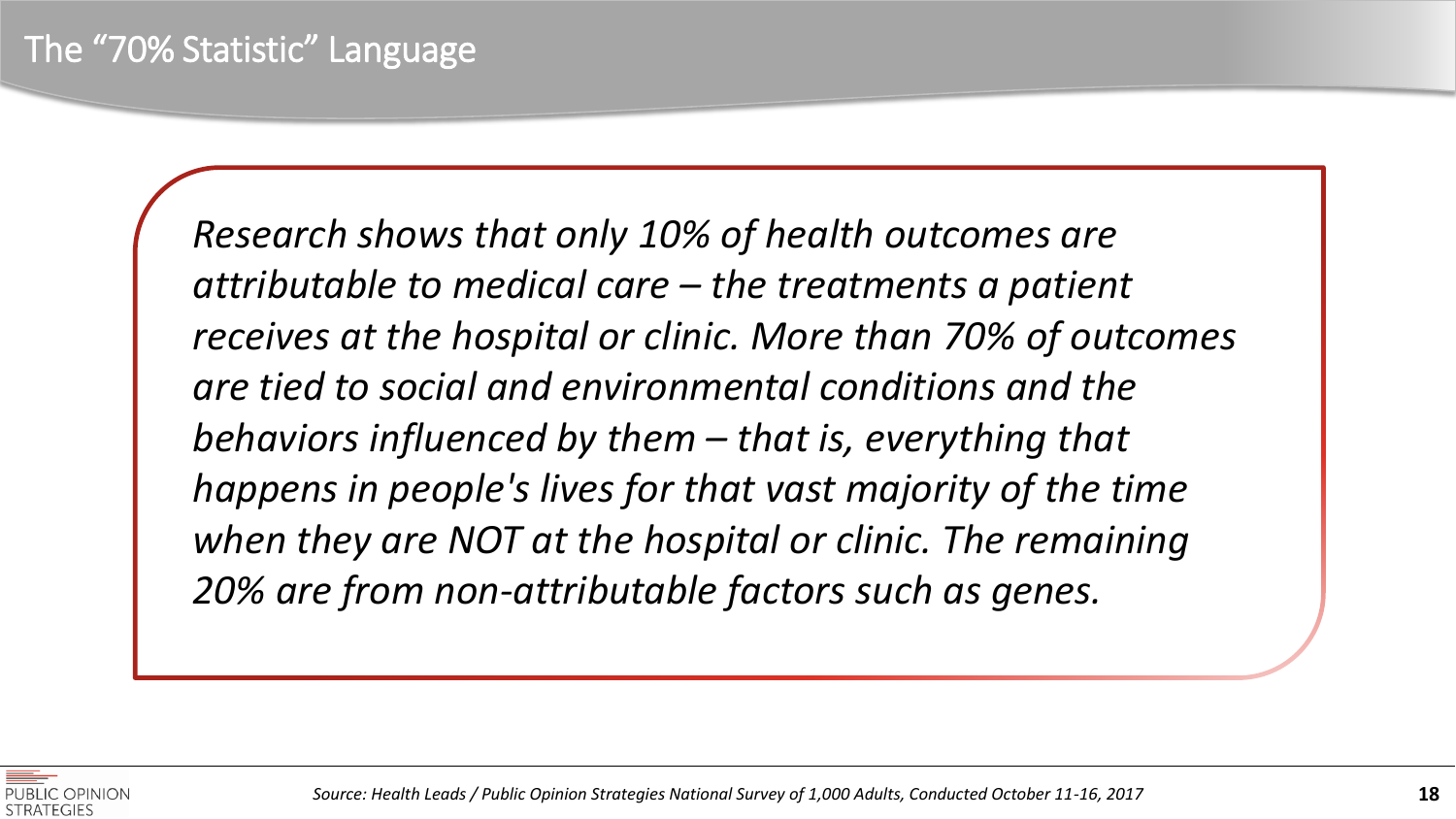A large majority of Americans agree that the 70% statistic is concerning and believable – nearly half are unsurprised at the statistic, however.

*How […] is the 70% statistic to you? Is it...*





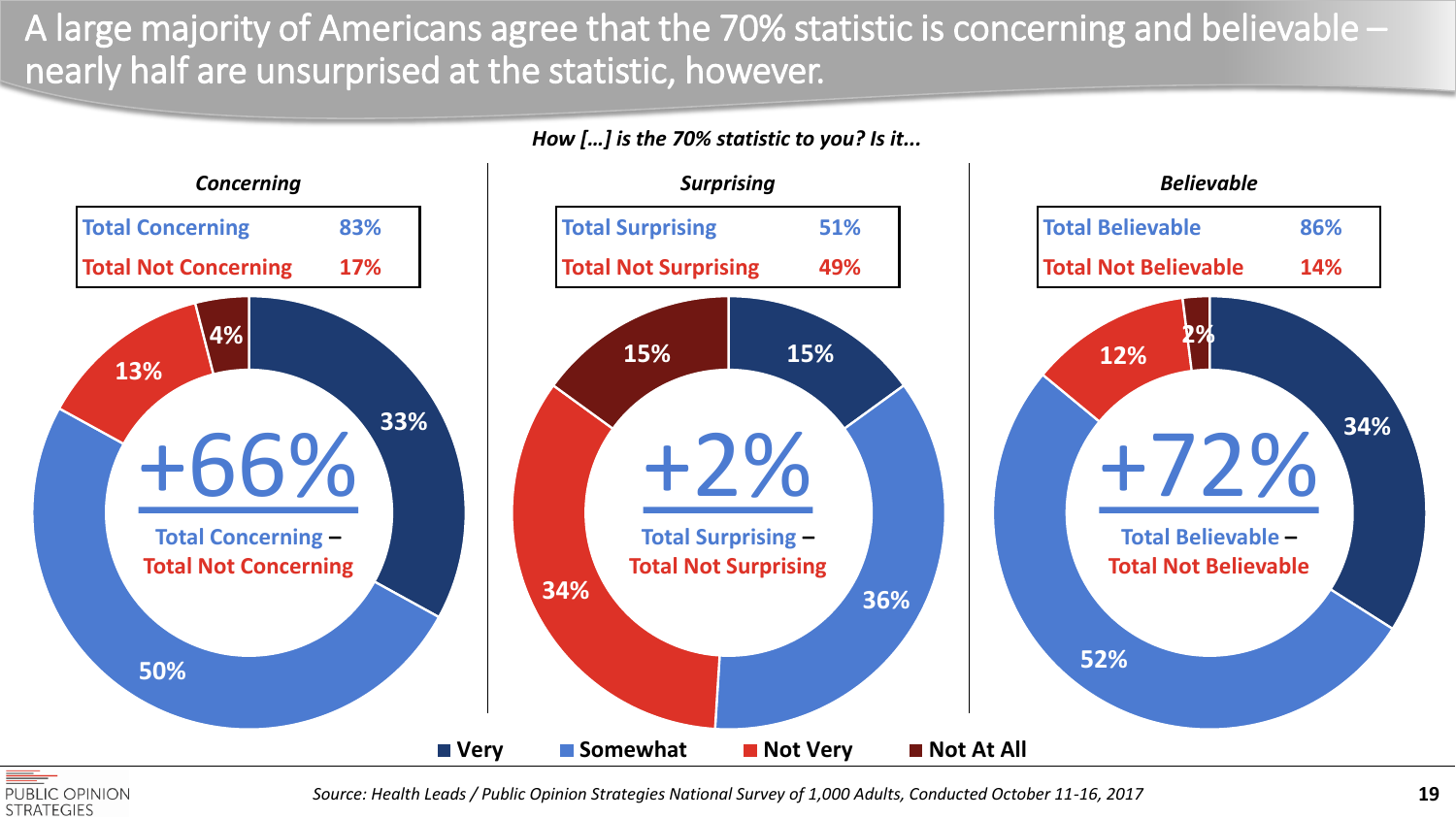#### U.S. Health Care Spending & Health Outcomes Charts

*Now, please look at three charts. Please view each chart carefully, as you will then answer some questions about the charts.*





| <b>Population Health Outcomes</b> |                                          |                                                                   |  |  |
|-----------------------------------|------------------------------------------|-------------------------------------------------------------------|--|--|
|                                   | <b>Ranked by Life Expectancy</b>         |                                                                   |  |  |
|                                   | Life Expectancy at<br><b>Birth, 2013</b> | <b>Infant Mortality,</b><br>per 1,000 Live<br><b>Births, 2013</b> |  |  |
| Japan                             | 83.4                                     | 2.1                                                               |  |  |
| <b>Switzerland</b>                | 82.9                                     | 3.9                                                               |  |  |
| Germany                           | 80.9                                     | 3.3                                                               |  |  |
| <b>Australia</b>                  | 82.2                                     | 3.6                                                               |  |  |
| Sweden                            | 82.0                                     | 2.7                                                               |  |  |
| <b>Norway</b>                     | 81.8                                     | 2.4                                                               |  |  |
| Canada                            | 81.5                                     | 4.8                                                               |  |  |
| <b>Netherlands</b>                | 81.4                                     | 3.8                                                               |  |  |
| <b>New Zealand</b>                | 81.4                                     | 5.2                                                               |  |  |
| <b>United Kingdom</b>             | 81.1                                     | 3.8                                                               |  |  |
| Germany                           | 80.9                                     | 3.3                                                               |  |  |
| <b>Denmark</b>                    | 80.4                                     | 3.5                                                               |  |  |
| <b>United States</b>              | 78.8                                     | 6.1                                                               |  |  |
| <b>OECD median</b>                | 81.2                                     | 3.5                                                               |  |  |
|                                   |                                          |                                                                   |  |  |

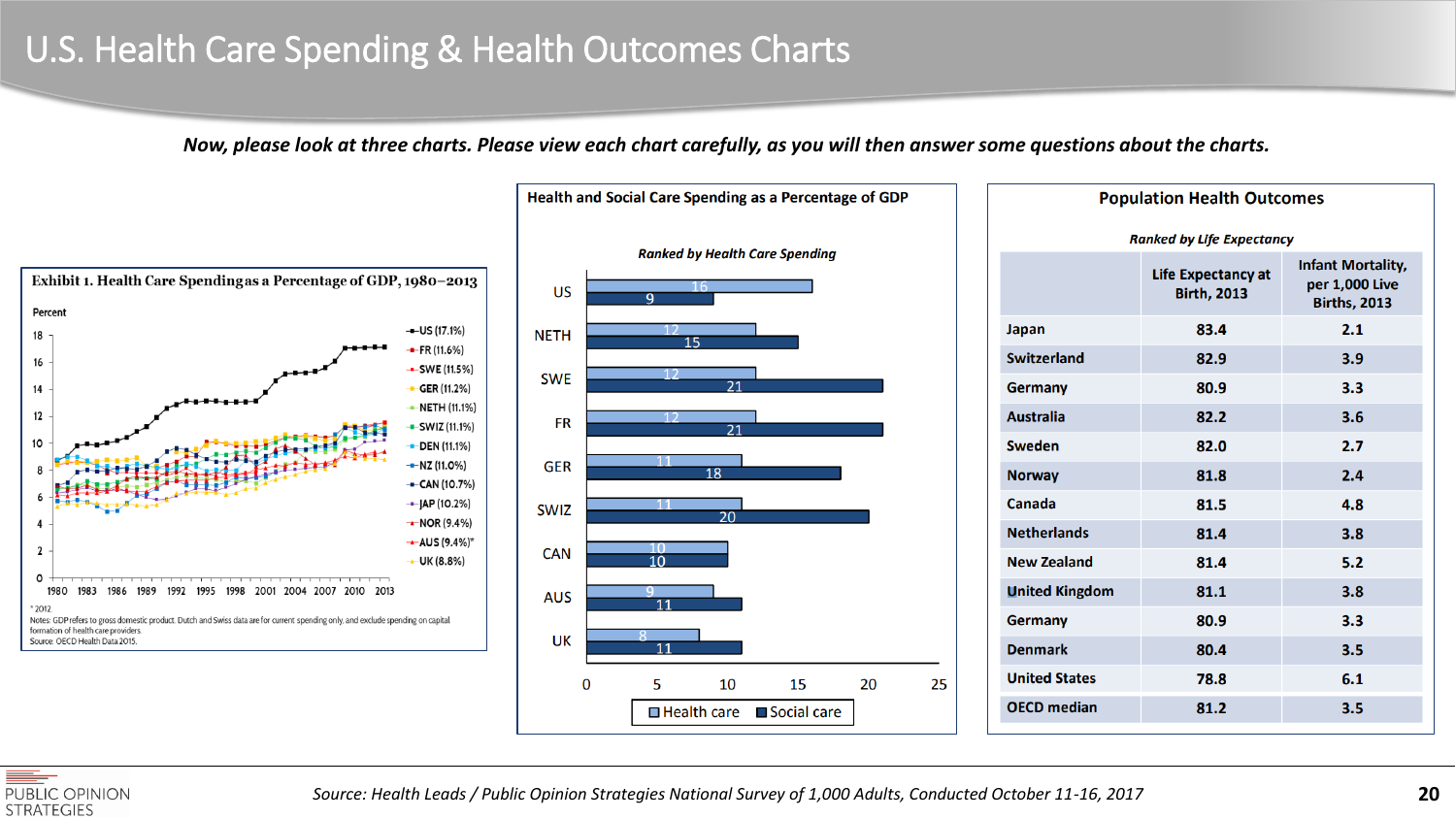#### Americans believe these health care charts and express concern over them – a slight majority are surprised about them.



PUBLIC OPINION **STRATEGIES**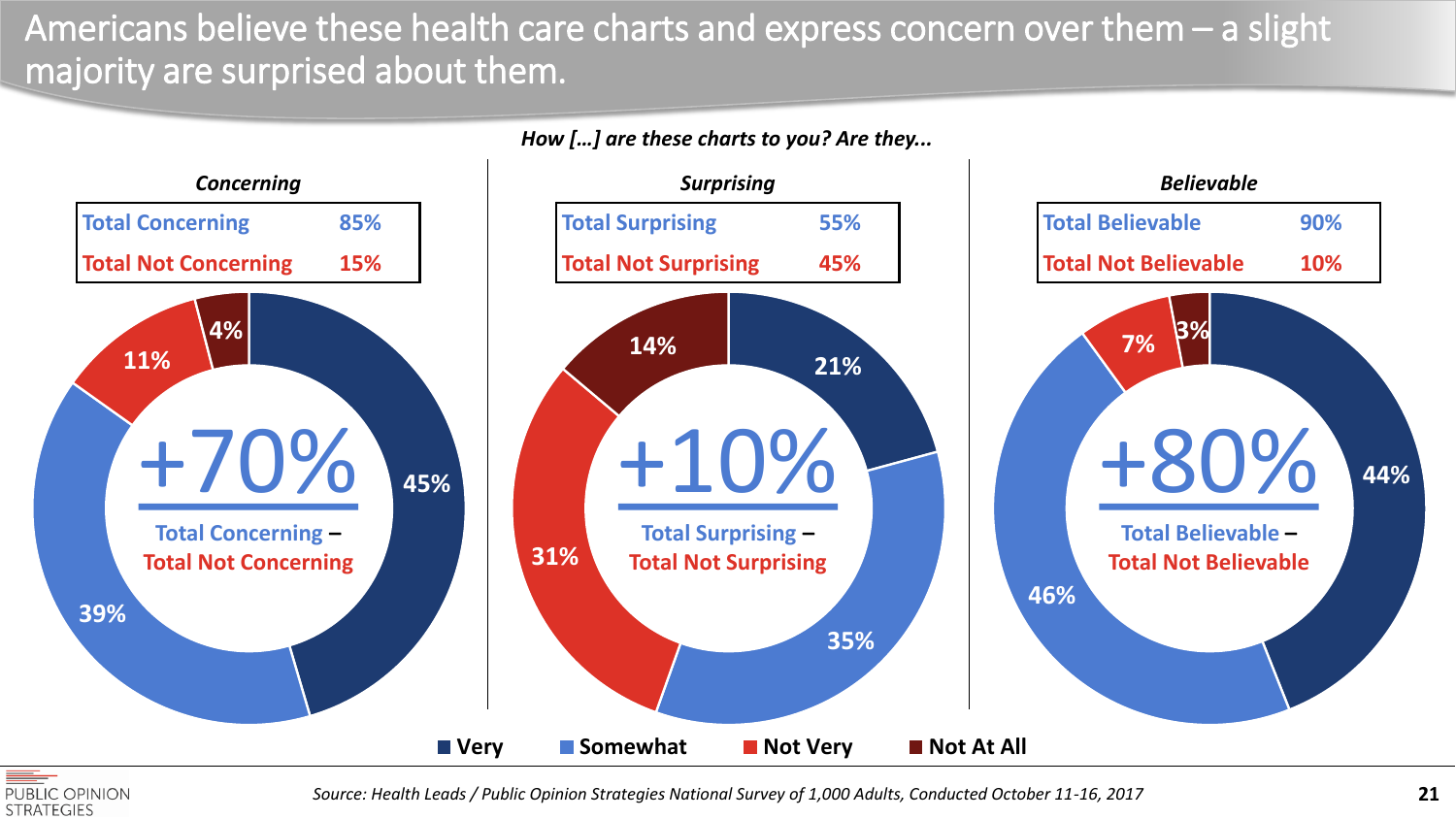After seeing these charts a majority of Americans believe we need to focus spending on addressing essential needs.

> *Given these charts, what changes do you suggest America make to its approach to health? (Accept Multiple Responses)*

| <b>Ranked by Total</b>                                         | <b>Total</b> |
|----------------------------------------------------------------|--------------|
| Increase spending on addressing essential needs                | 43%          |
| Shift spending from medical care to addressing essential needs | 37%          |
| Increase spending on medical care                              | 26%          |
| <b>Decrease spending on medical care</b>                       | 9%           |
| Decrease spending on addressing essential needs                | 8%           |

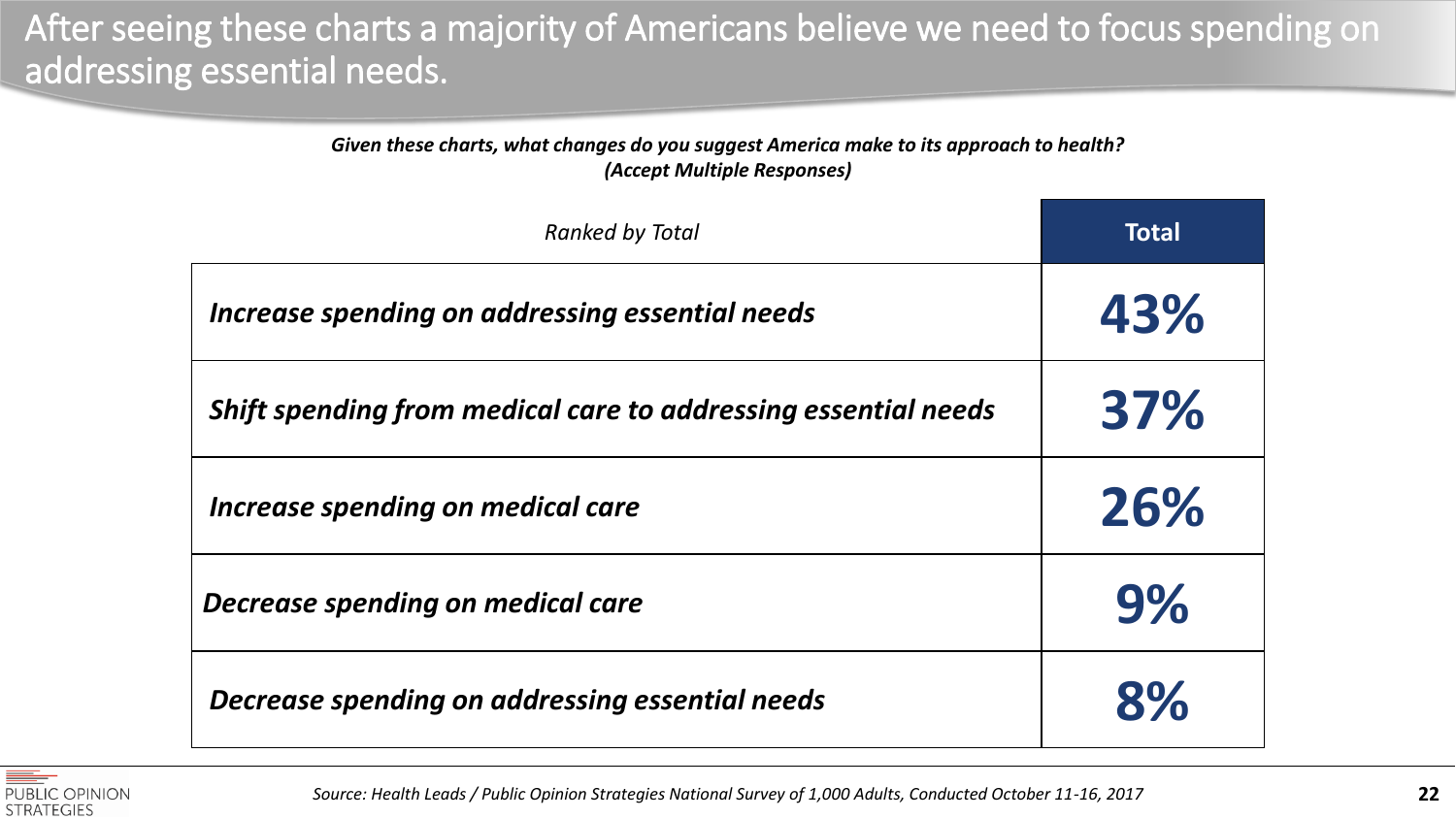Nearly 1-in-2 Americans say they have heard of social determinants of health, but just 1-in-5 Americans actually say they know what this term means.

*Please Tell Me How Familiar You Are Personally With Each Of The Following Terms…*





*Source: The Root Cause Coalition National Survey of 998 Adults, Conducted October 16-27, 2020*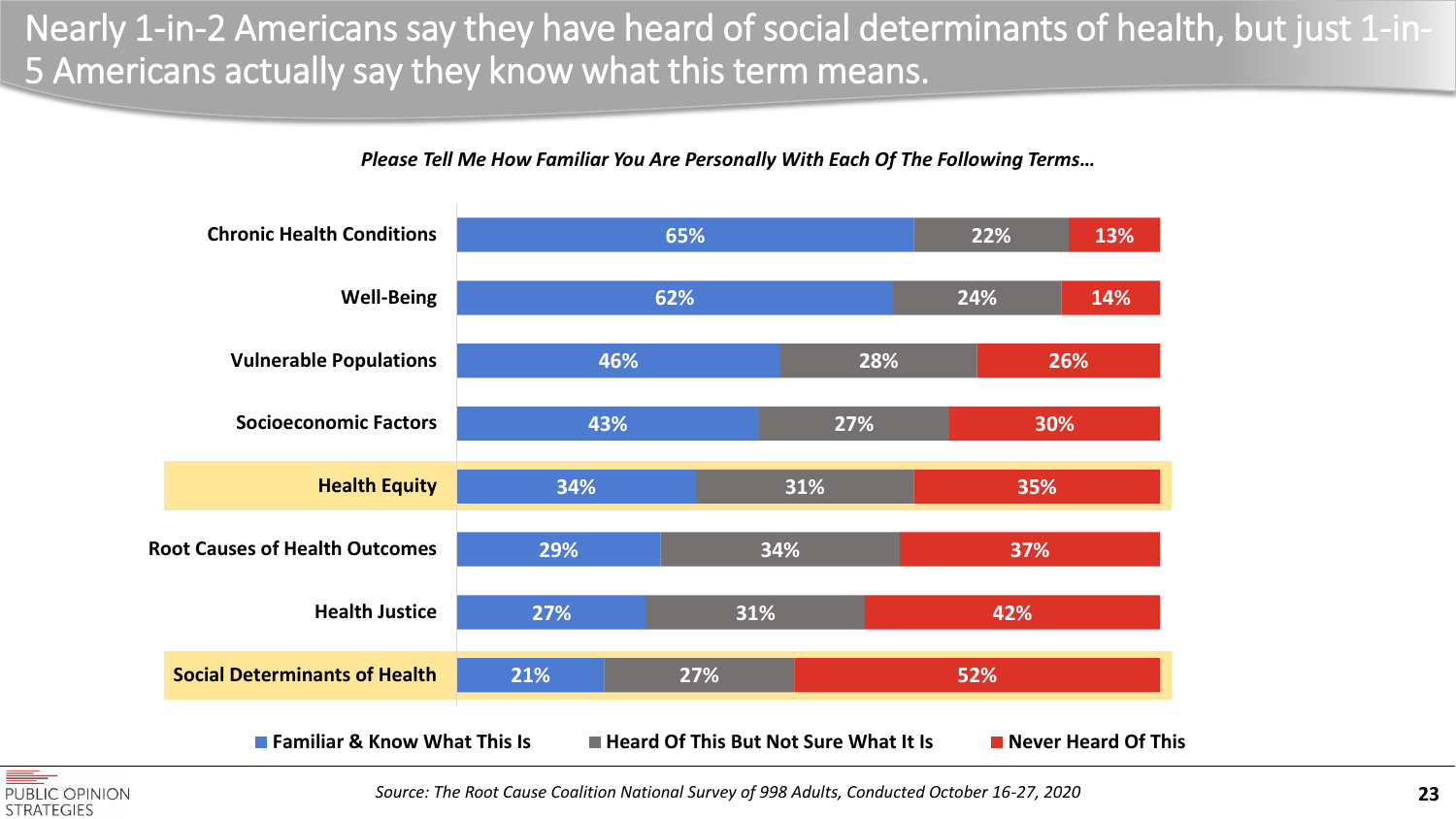#### *Complete response text shown to respondents:*

- *Economic Stability (e.g., having enough money to meet basic needs)*
- *Education (e.g., having access to educational resources)*
- *Social and Community Context (e.g., having family and friends to rely upon for help, having strong ties with neighbors, a supportive community, etc.)*
- *Health and Health Care (e.g., knowledge about and ability to access doctors and other medical professionals as needed)*
- *Neighborhood and Environment (e.g., access to safe housing and neighborhoods, access to healthy and affordable food, etc.)*

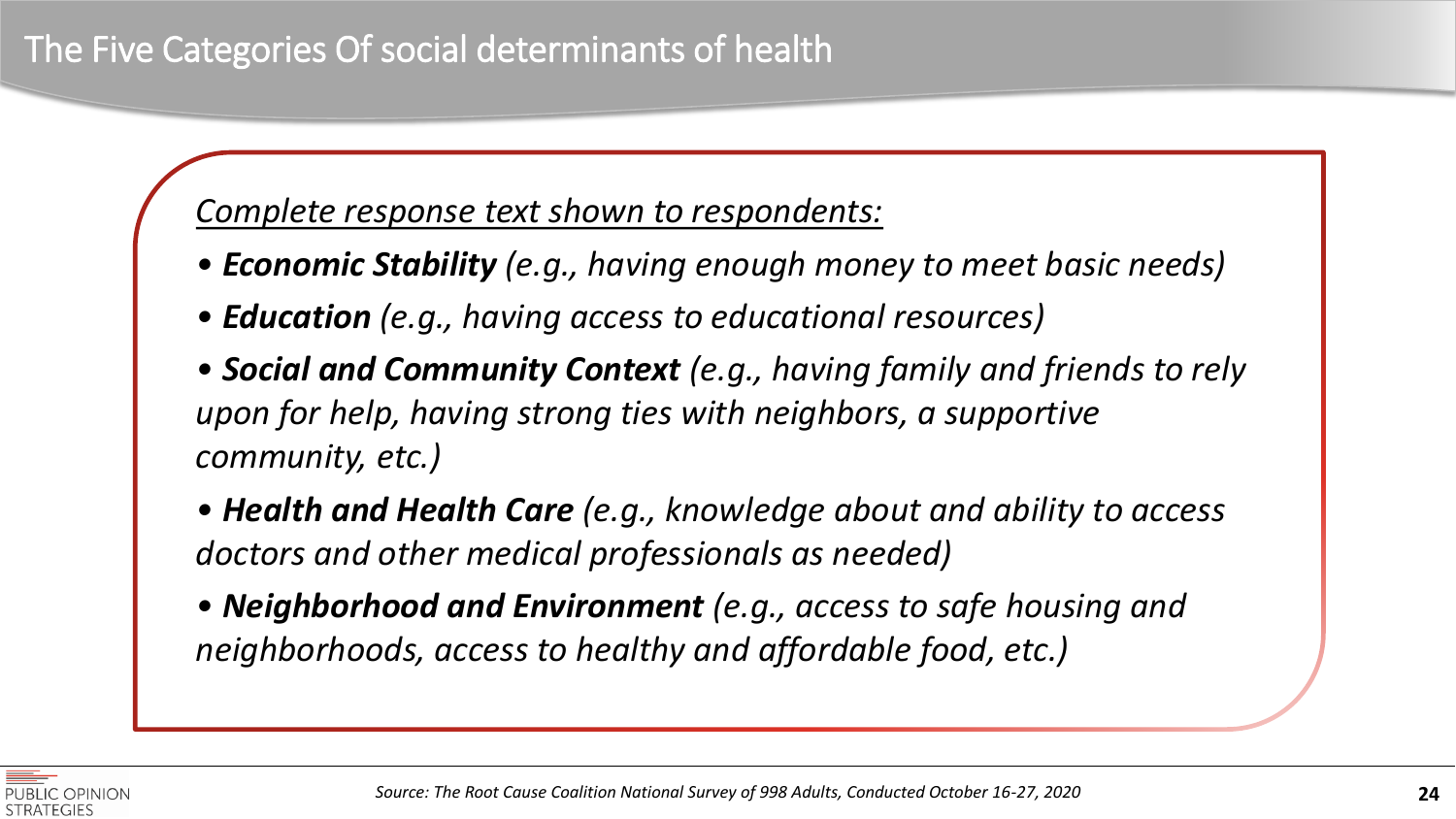*Please rank the following five categories of the social determinants of health in order of their importance to you.*

| Ranked In Order By % '1'              | % '1' | % '2' | $% '1-2'$ |
|---------------------------------------|-------|-------|-----------|
| <b>Economic Stability</b>             | 30%   | 23%   | 53%       |
| <b>Health &amp; Healthcare</b>        | 27%   | 21%   | 48%       |
| <b>Education</b>                      | 16%   | 18%   | 34%       |
| <b>Neighborhood &amp; Environment</b> | 14%   | 20%   | 34%       |
| <b>Social &amp; Community Context</b> | 13%   | 17%   | 30%       |

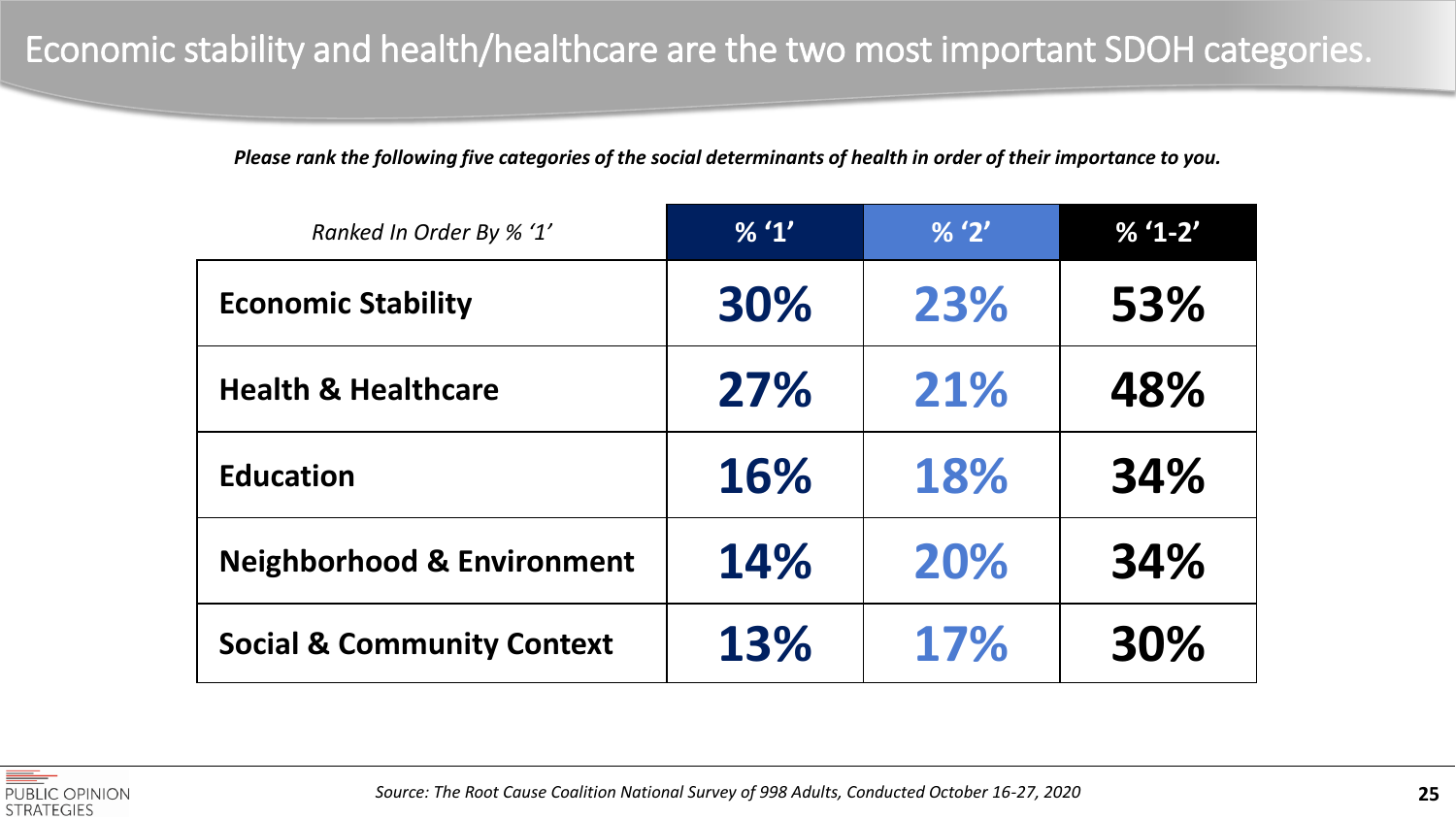#### Americans strongly agree on the importance of access to basic medical care, essential services and quality primary care.

*Now please read several statements about social and environmental conditions, and how they relate to health. For each one, please indicate how much you agree or disagree with the statement on a one to ten scale, where a ten would mean you STRONGLY agree with that statement and a one would mean you STRONGLY disagree. Five is neutral, and of course you can choose any number between one and ten.*

| Ranked by %8-10                                                                                                                                                                 | $%8-10$ |                                                                                                                                                                                                          | $%8-10$ |
|---------------------------------------------------------------------------------------------------------------------------------------------------------------------------------|---------|----------------------------------------------------------------------------------------------------------------------------------------------------------------------------------------------------------|---------|
| Every American should have access to basic medical care.                                                                                                                        | 73%     | The government as well as health-focused groups and organizations<br>need to do more to educate people on what it means to live a healthy<br>life.                                                       | 58%     |
| Every American should have access to the essential services they need<br>to be healthy.                                                                                         | 69%     | The best way to improve people's health is with solutions that start<br>small and local.                                                                                                                 | 58%     |
| Quality primary care and related services should be available close to<br>where I live.                                                                                         | 65%     | The role of health-focused groups and organizations should be to<br>provide services directly to individuals struggling with social or<br>environmental challenges.                                      | 53%     |
| Community-based health centers in local neighborhoods can have a<br>significant impact on the health of the communities they serve, and<br>reduce the need for hospital visits. | 64%     | Before they diagnose a patient, doctors and nurses should have a<br>specific questionnaire that they ask every patient to determine if<br>their social or environmental conditions are making them sick. | 51%     |
| America will not become a healthier country until ALL people have<br>access to healthy food.                                                                                    | 60%     | Doctors and nurses can only do so much. Patients whose health is<br>suffering due to difficult social and environmental conditions should<br>be put in contact with a social worker.                     | 51%     |
| The role of health-focused groups and organizations should be to help<br>individuals build a bridge to making better health choices.                                            | 60%     | A lack of reliable transportation can have a negative impact on a<br>person's health.                                                                                                                    | 49%     |
| Affordable housing that is safe and clean serves as the foundation for<br>a person's health.                                                                                    | 59%     | Programs that help financially struggling families pay for utility bills<br>cause people to become dependent on the benefits these programs<br>provide.                                                  | 42%     |
| Government health officials and policymakers have important roles to<br>play in addressing social and environmental challenges that affect<br>patients' health.                 | 59%     | Programs that help financially struggling families pay for affordable<br>housing that is safe and clean cause people to become dependent on<br>the benefits these programs provide.                      | 41%     |

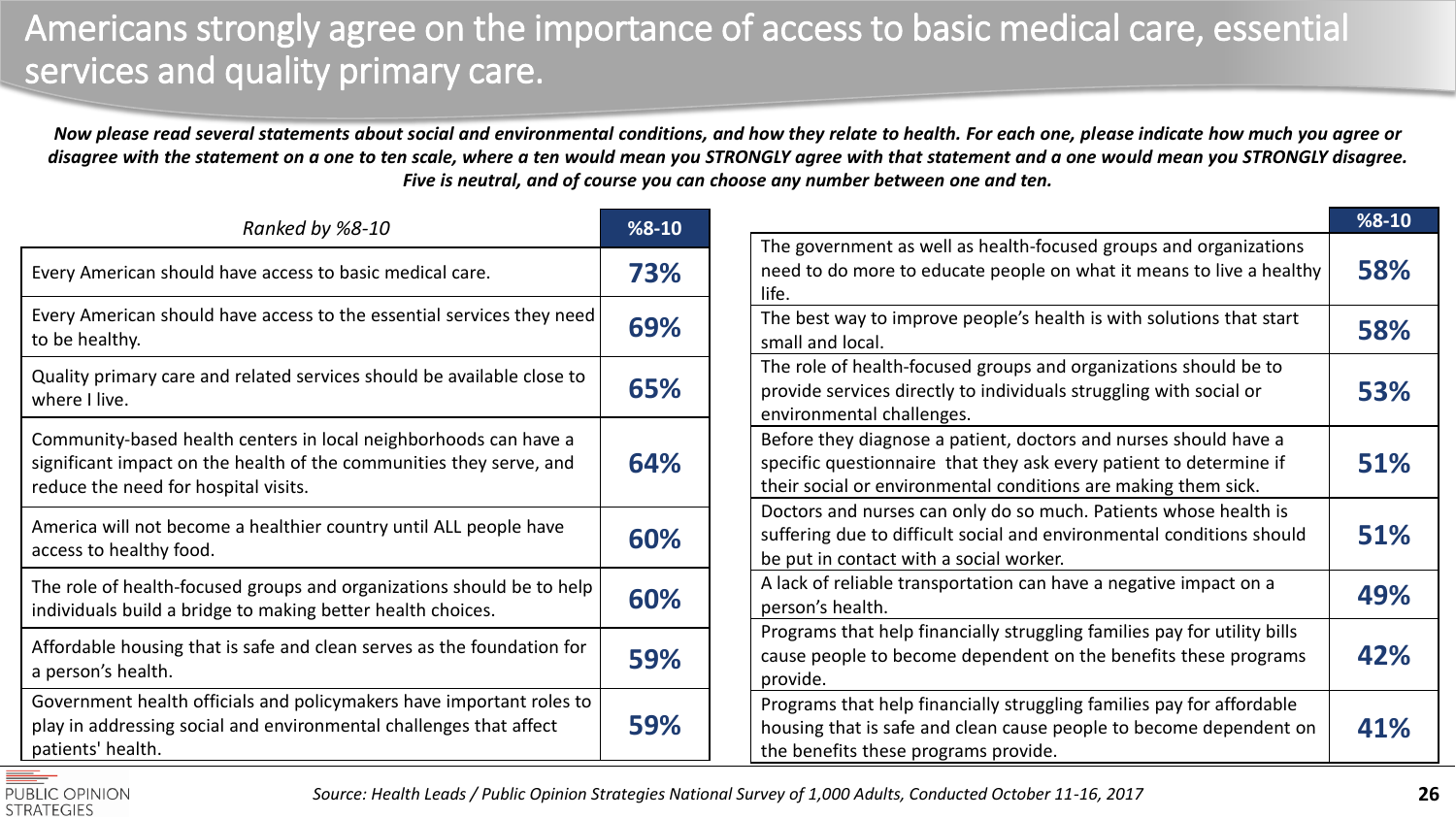*How important do you think it is that social determinants of health are addressed?*



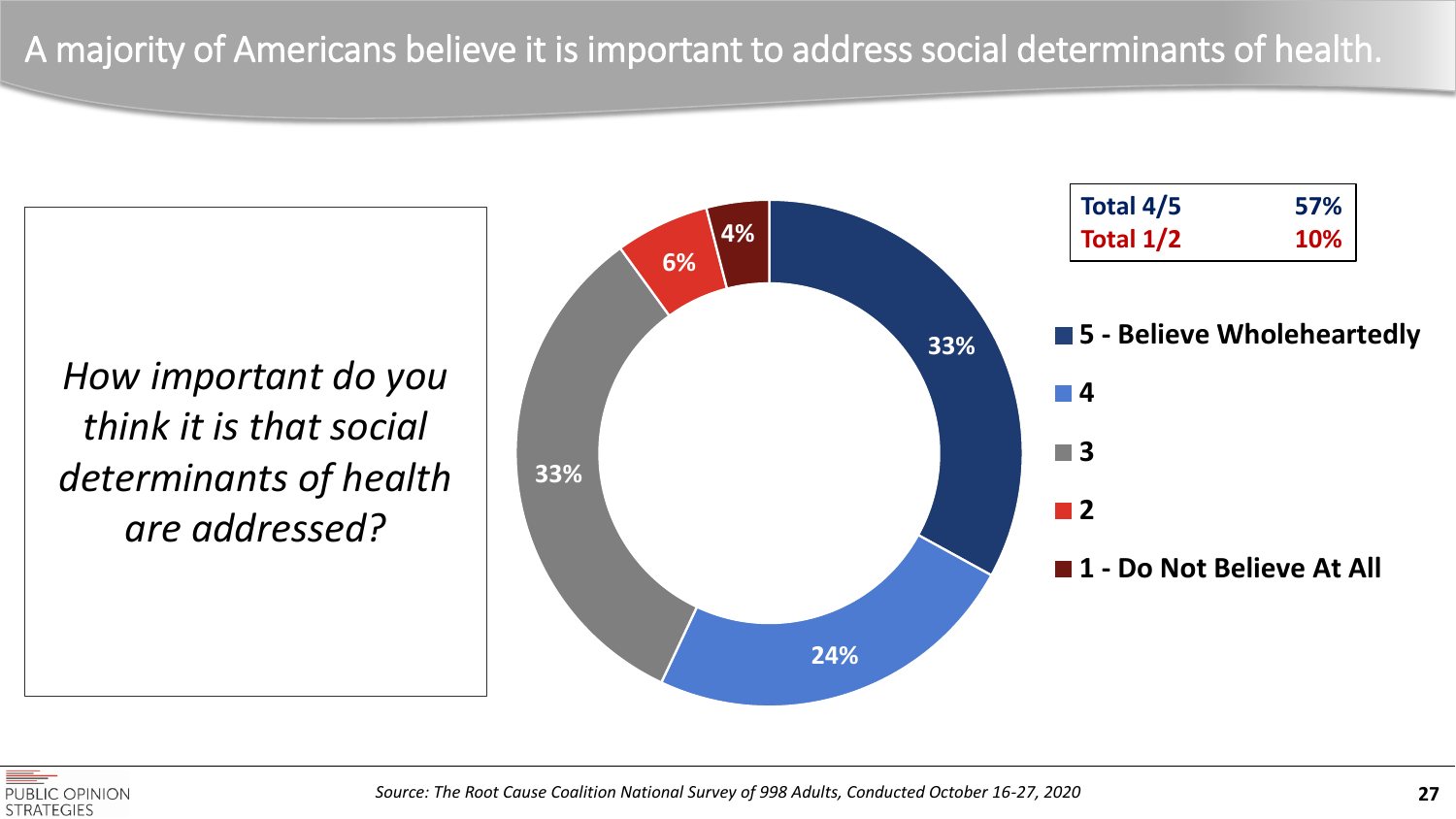More than three-quarters of Americans would favor spending taxpayer dollars on programs designed to address social determinants of health.

*oppose spending taxpayer dollars on programs designed to address social and environmental conditions that affect people's health?*



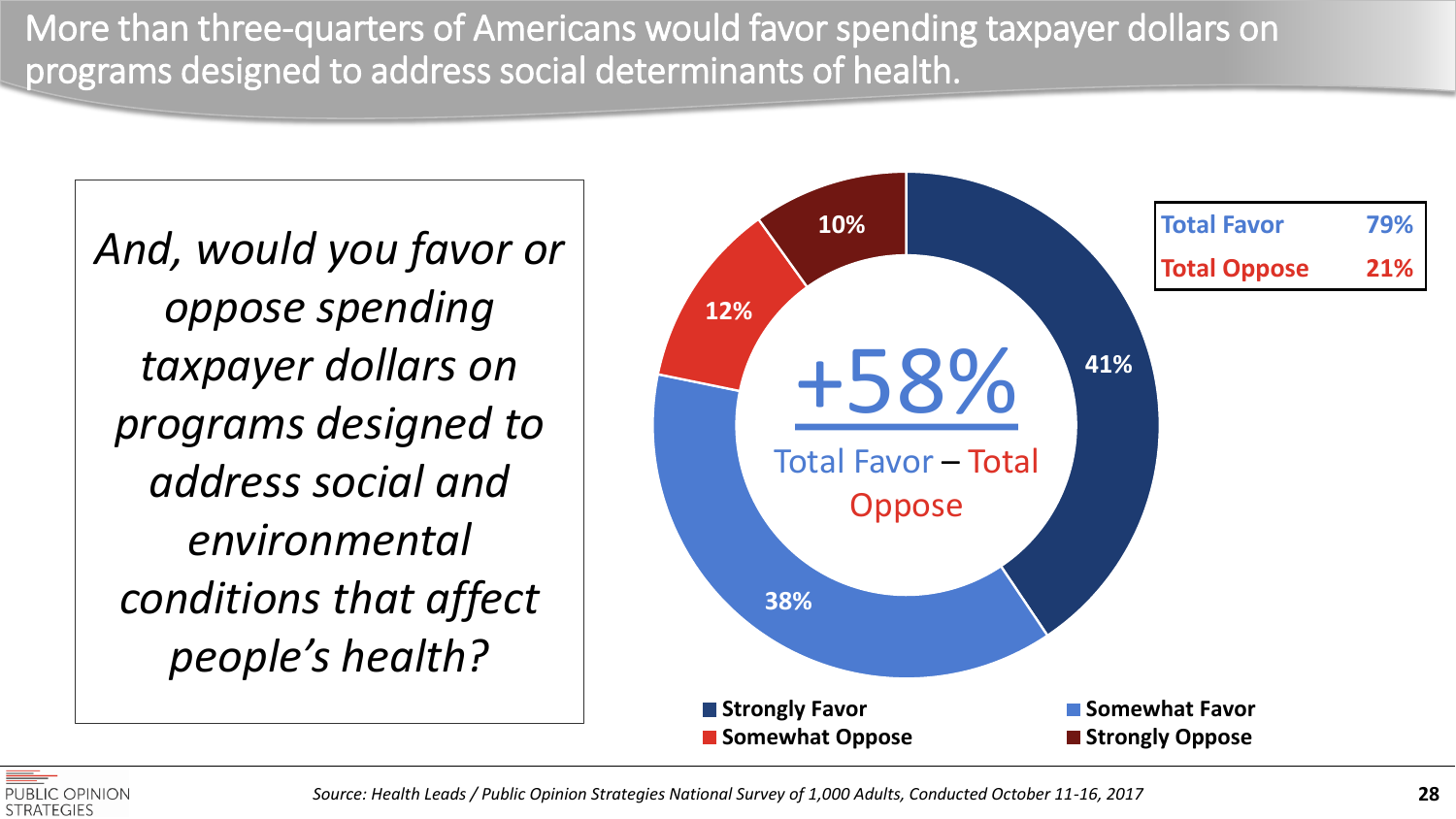Americans believe social workers, community health workers/centers, local health officials and hospitals should be responsible for connecting patients with services to improve their conditions.

*Who should be responsible for connecting patients with services that can improve their social and environmental conditions?* 

| <b>Ranked by Total</b>                                      | <b>All Adults</b> |
|-------------------------------------------------------------|-------------------|
| <b>Social workers and community health workers</b>          | 58%               |
| <b>Local health officials</b>                               | 54%               |
| <b>Neighborhood health centers</b>                          | 54%               |
| <b>Hospitals and clinics</b>                                | 52%               |
| Individual patients acting for themselves                   | 52%               |
| <b>State health officials</b>                               | 47%               |
| <b>Community-based non-profit organizations</b>             | 46%               |
| <b>Federal health officials</b>                             | 37%               |
| <b>Religious organizations and faith-based institutions</b> | 30%               |

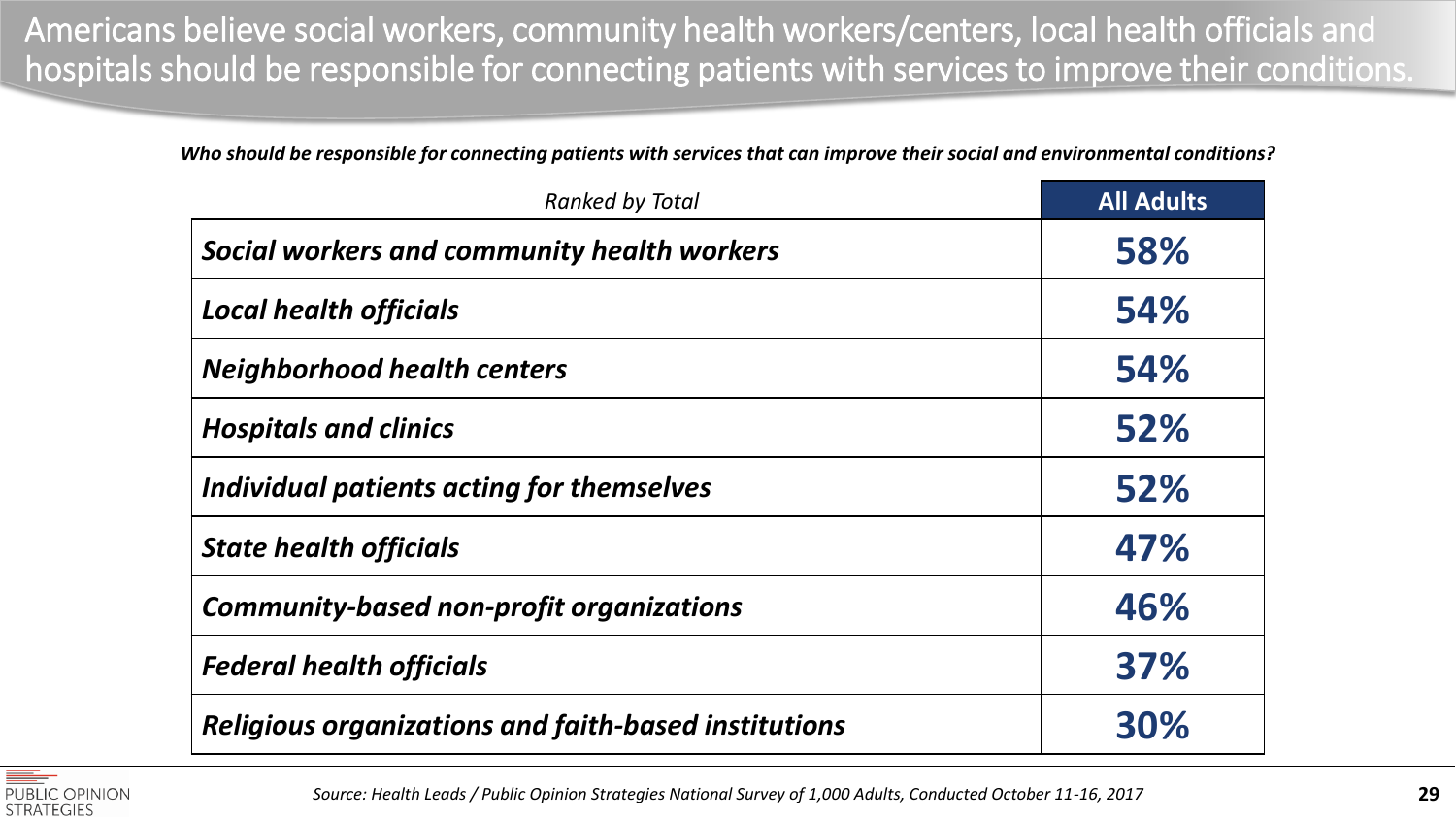#### Physicians agree – the U.S. cannot improve health outcomes or lower health care costs without addressing social determinants of health.

*Please rate your level of agreement with each of the following statements…*





*Source: The Physicians Foundation National Survey of 1,503 Physicians, Conducted February 3-11, 2022*